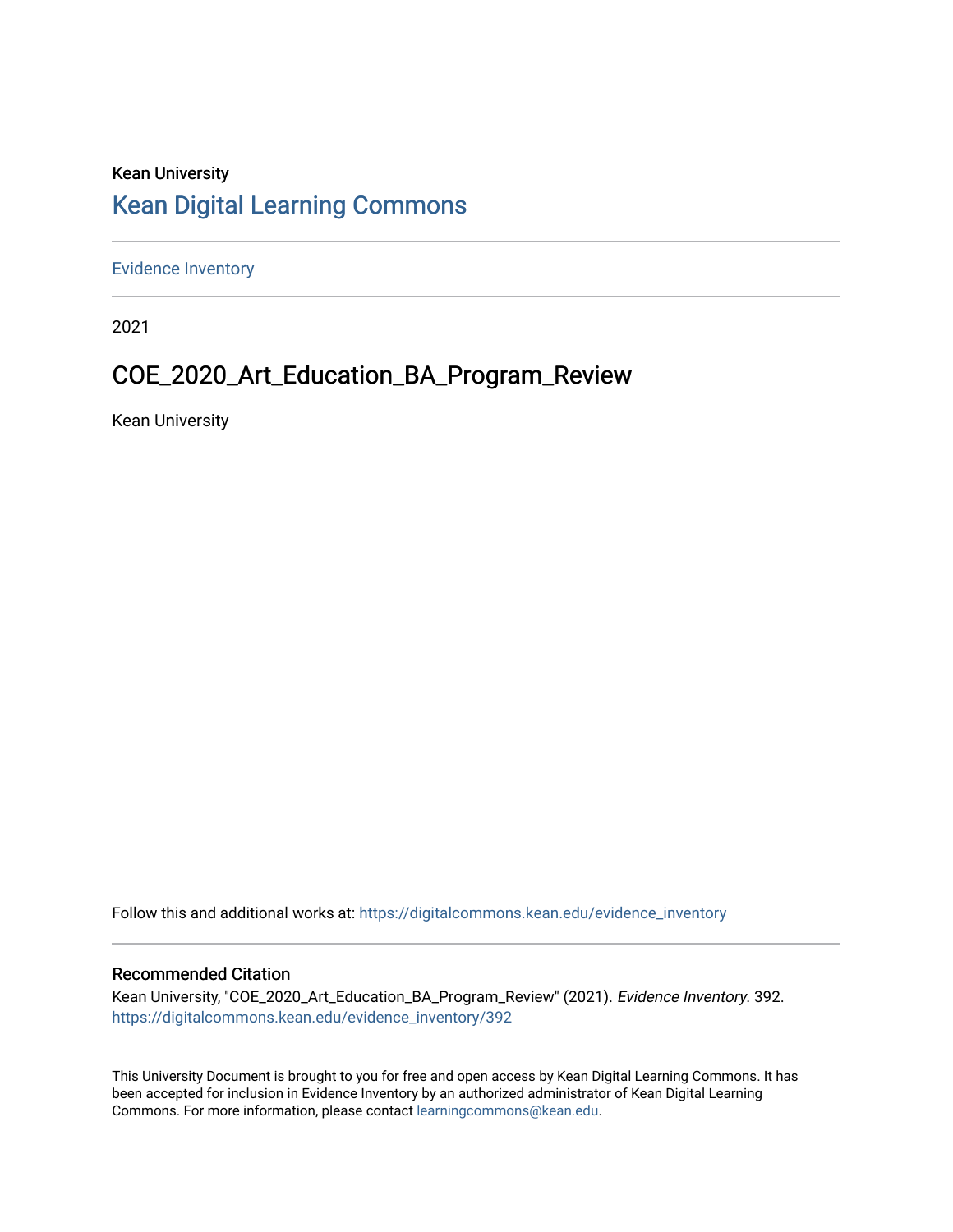# COE\_2020\_Art\_Education\_BA\_Program\_Review

### Abstract

COE 2020 Art Education BA Program Review

### Keywords

COE, Program Review, Art Education, 2020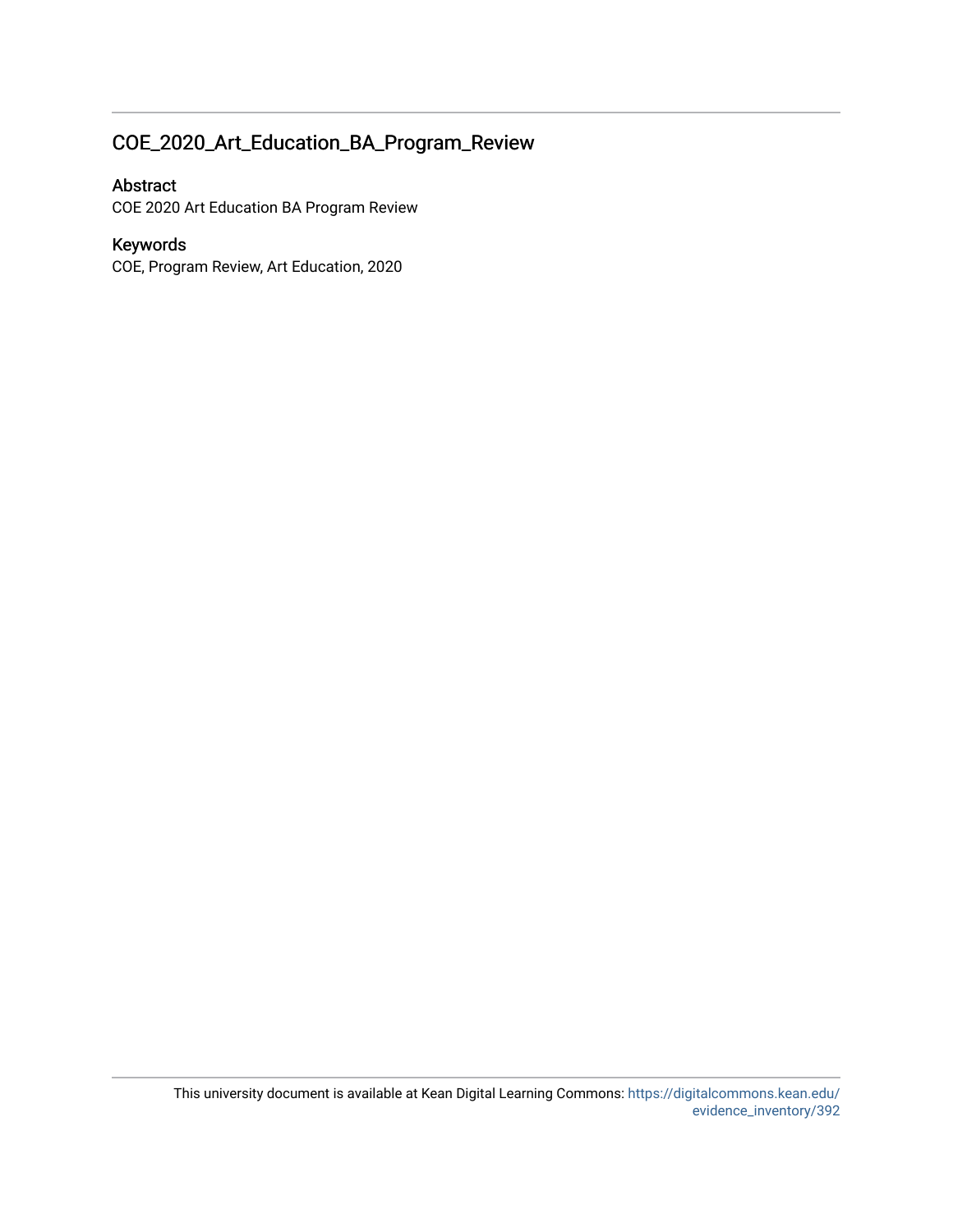

# **Kean University School of Curriculum and Teaching BA in Art Education Program Review, 2020**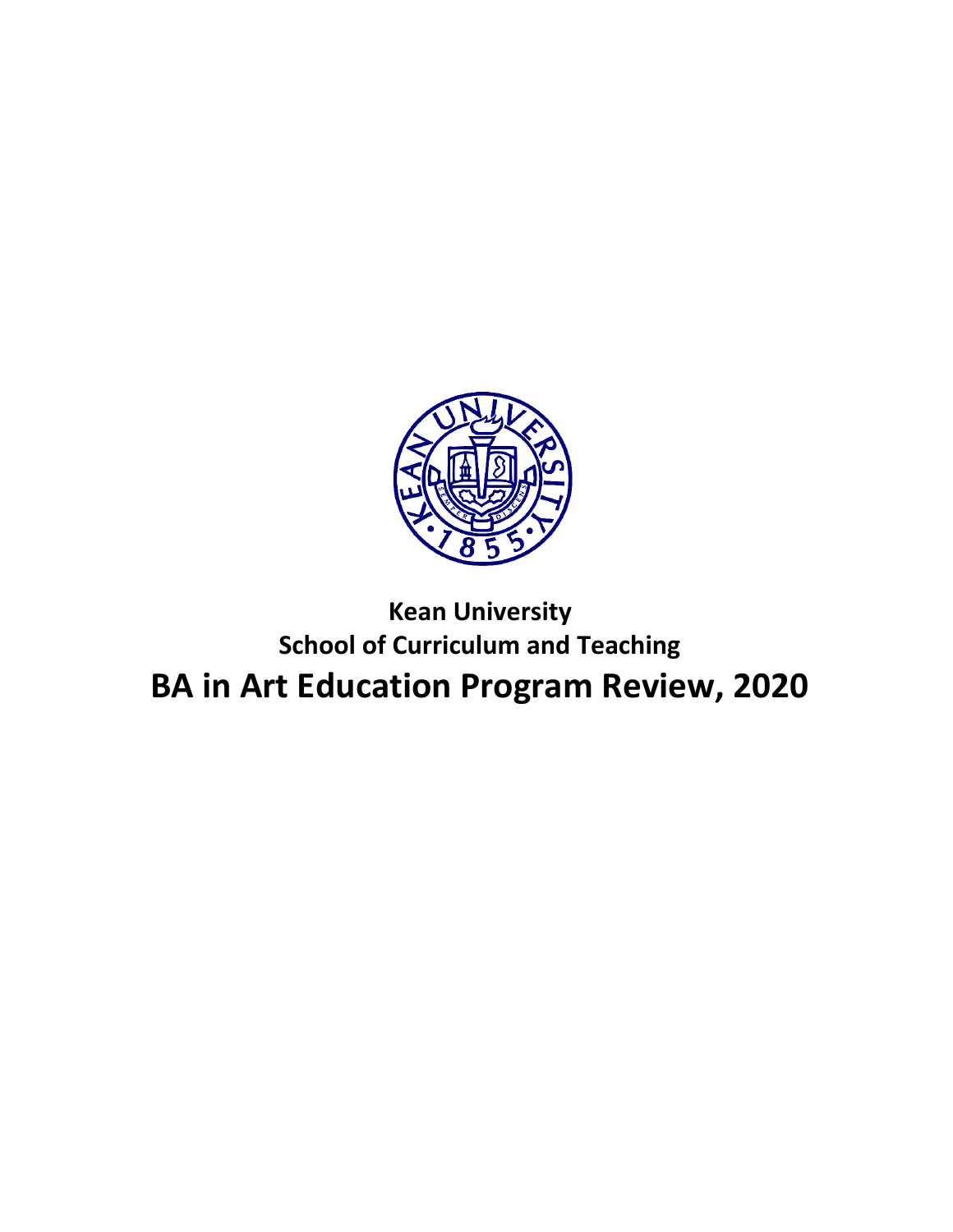#### School of Curriculum and Teaching

#### BA in Art Education Program Review, 2020

#### **Contents**

#### Executive Summary

#### Section/Title

- 1. Mission, Student Learning Outcomes, and Curriculum Map
- 2. Description of the Academic Program and Syllabi
- 3. Outcomes Assessment Plan
- 4. Rubrics and other Tools, Final Exams
- 5. Statistical Data
- 6. Discussion of Trends
- 7. Faculty
- 8. Students
- 9. Degree Criteria and Requirements
- 10. Adherence to Kean University's Semester Credit Hour Policy
- 11. Nontraditional Course Delivery/Weekend College
- 12. Accrediting Organizations
- 13. Summary and Recommendations
- 14. Additional Resources Requested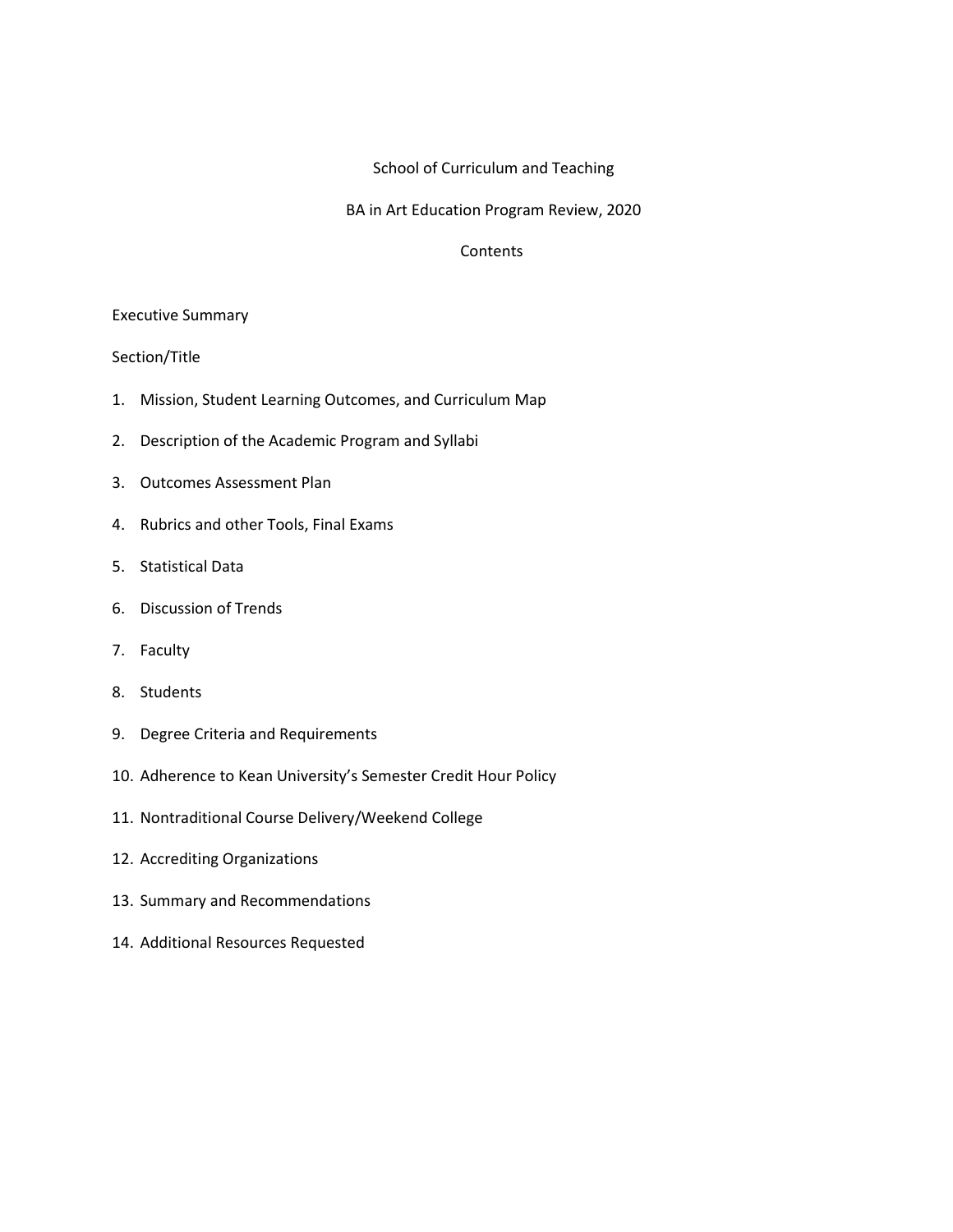# **School of Curriculum and Teaching BA in Art Education Program Review, 2020**

-This document adheres to the format outlined in the Kean University Academic Program Review Guidelines-

### **Executive Summary**

The Art Education Program resides within the College of Education as part of the School of Curriculum and Teaching and leads to a BA degree with K-12 Art Teaching Certification in the State of New Jersey. The program also contains a graduate division that offers a MA in Fine Arts with three curricular options as follows: K-12 Art Teaching Certification, Supervision Certification, and Studio Art. The graduate program is examined in a separate Program Review. The BA and MA programs are energetic, aligned with 21st Century research in the field, and highly responsive to the needs of our students, the discipline, the University, and New Jersey Department of Education mandates.

The Art Education Program participates in assessment activities to examine students' core knowledge and field applications while providing adjustments to instruction and curriculum as needed or deemed beneficial. Analysis indicates that the Art Education Program consistently meets and exceeds expected standards in all categories. While the program is pleased with these results, we continually strive to enrich our offerings, revise our courses, and supplement our curriculum with opportunities in ways that enrich student learning and produce highly qualified, contemporarily informed art educators.

### **1. Mission, Student Learning Outcomes, and Curriculum Map**

#### **Mission Statement:**

The mission of the Art Education Program, in support of the mission of Kean University, is to cultivate K-12 fine arts educators who can engage in conceptual thought, are globally knowledgeable about learning in fine arts, and can translate these understandings into a vivified and democratic classroom practice. The program seeks to foster future educators having a strong studio preparation augmented by an academic study of the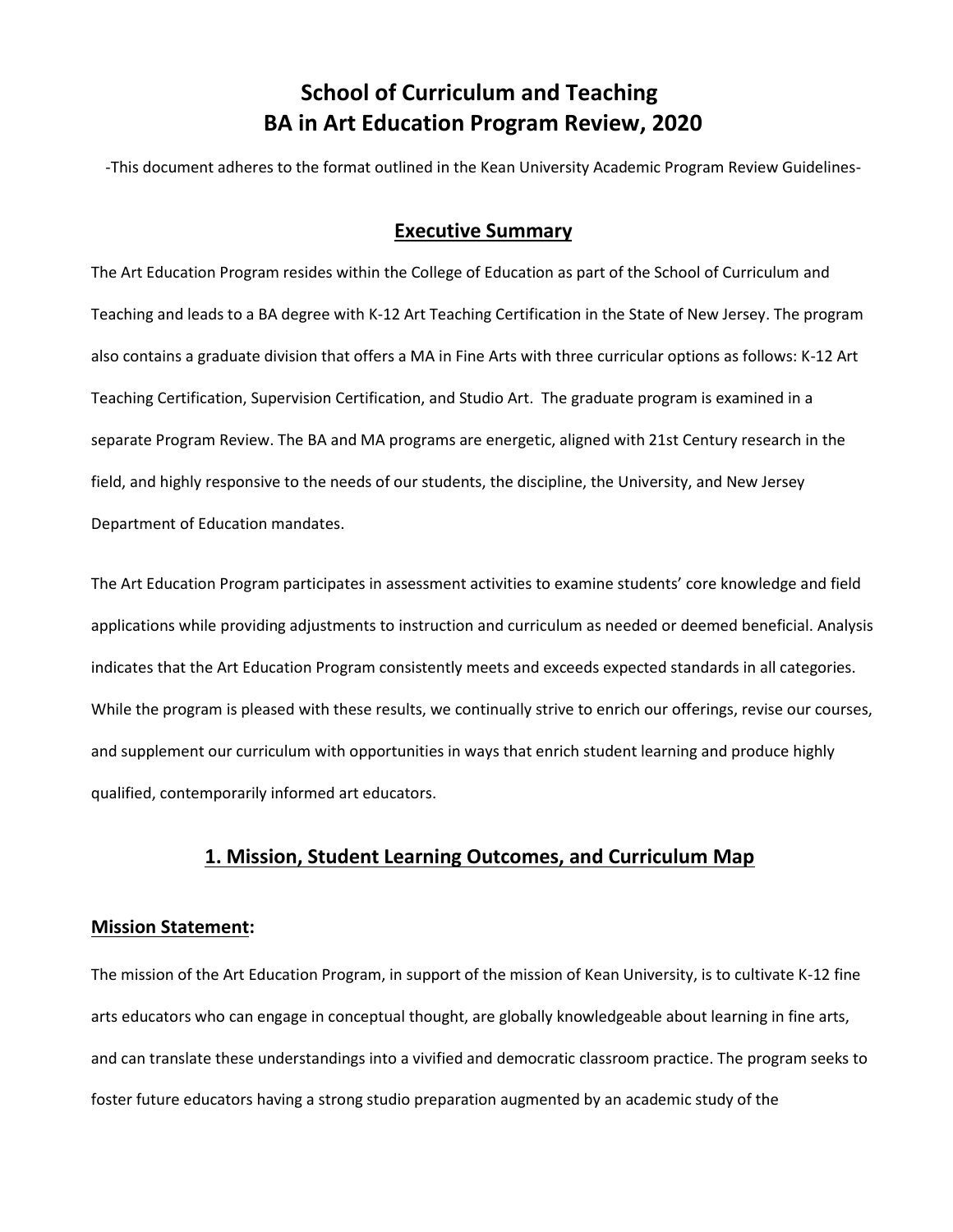psychological and intellectual underpinnings particular to the fine arts creative process as it unfolds within the growing individual. In upholding the integrity of its philosophical commitment, the program exclusively leads to a specifically titled Fine Arts Initial Teaching Certification and all enrolled students must demonstrate a formal course foundation within the area of fine arts, regardless of any further specializations. Instructional emphasis is placed upon aspects of developmental psychology, global intelligence, differentiated learning, exploratory process, and cultural and ethnic factors, among other concerns. The program advances the implications of art education towards the enrichment of a pluralistic society in which individual creative thought is a contributory factor to both personal intellectual development and societal and cultural evolution.

#### **Program Learning Outcomes:**

The program has articulated major content and skills as SLO's as follows (please see section three for further details):

☐ **SLO1:** Demonstrate ability to design developmentally appropriate lesson plans, units of study and curricular materials that reflect National Core Curriculum Standards and current thought (psychological and philosophical understandings) about artistic learning as taught in methods courses.

□ SLO2: Demonstrate the ability to provide and assess teaching methods which address differentiated needs of ethnically, socially, and intellectually varied student populations.

☐ **SLO3:** Demonstrate professional studio skills, and knowledge of content and history.

☐ **SLO4:** Demonstrate clarity in verbal and written communication.

☐ **SLO5:** Demonstrate skills in positive communication and management of students and collegiality with

faculty, staff, and parents (where observable).

#### **KU Learning Outcomes:**

#### **\*KU Student Outcomes: Kean University graduates should be able to:**

- 1. Think critically, creatively and globally;
- 2. Adapt to changing social, economic, and technological environments;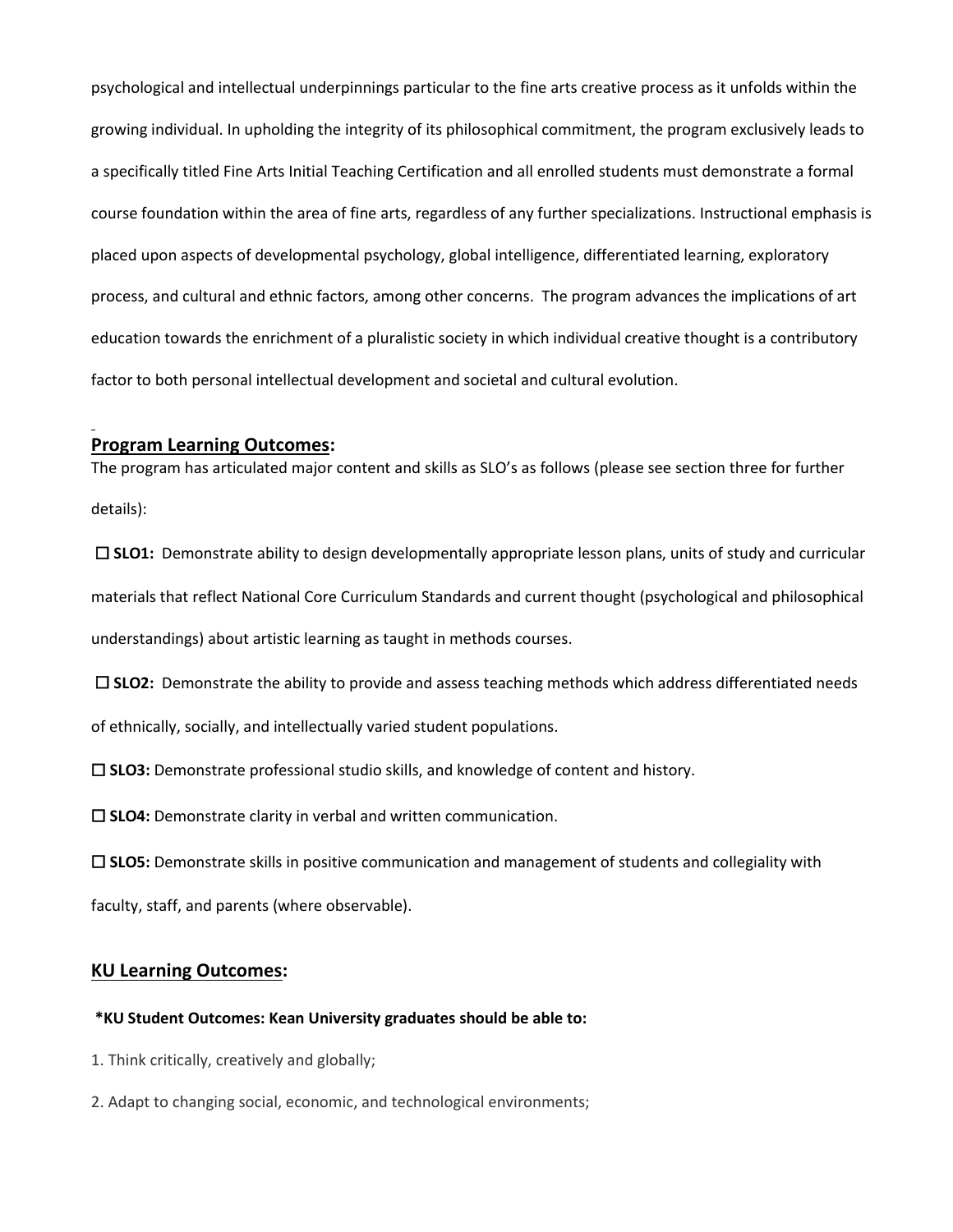- 3. Serve as active and contributing members of their communities; and
- 4. Advance their knowledge in the traditional disciplines (GE) and enhance their skills in

professional areas (professional programs)

- **Skills:** Students will demonstrate the skills necessary to:
- (S1) write to communicate and clarify learning;
- (S2) communicate effectively through speech;
- (S3) solve problems using quantitative reasoning;
- (S4) think critically about concepts in multiple disciplines and (S5) show information literacy.

#### **Curriculum Map:**

To view Curriculum Map, please click link: [Curriculum Map](https://drive.google.com/file/d/1jFrB3m3EUhSWy1MJI0vC8zozCNSvpump/view?usp=sharing)

### **2. Description of Academic Program and Syllabi**

#### **Catalog Description**

The B.A. in Art Education is a highly rigorous and intensive program that prepares students for careers as professional educators and leads to New Jersey Certification in the Teaching of Art, grades K-12. The program's philosophical approach is rooted in current research which identifies psychology as a critical substructure of the artistic process. The integration of sensory, emotional, kinesthetic, and cognitive processes and implications to the development of global intelligence through artistic learning is emphasized. The program's intellectually challenging course of study prepares future educators to engage in conceptual thought about learning in the visual arts and translate these understandings into a grounded, vivified and highly effective classroom practice. The Art Education Program seeks only serious, responsible and academically strong students. The program is writing and reading intensive and demands a clearly developing practice in the studio arts. To ensure retention in the program, accepted students are not only required to maintain a cumulative GPA of 3.0 or above and a high level of academic achievement but also to exhibit professional performance by maturely and responsibly meeting all deadlines and expectations in courses and fieldwork.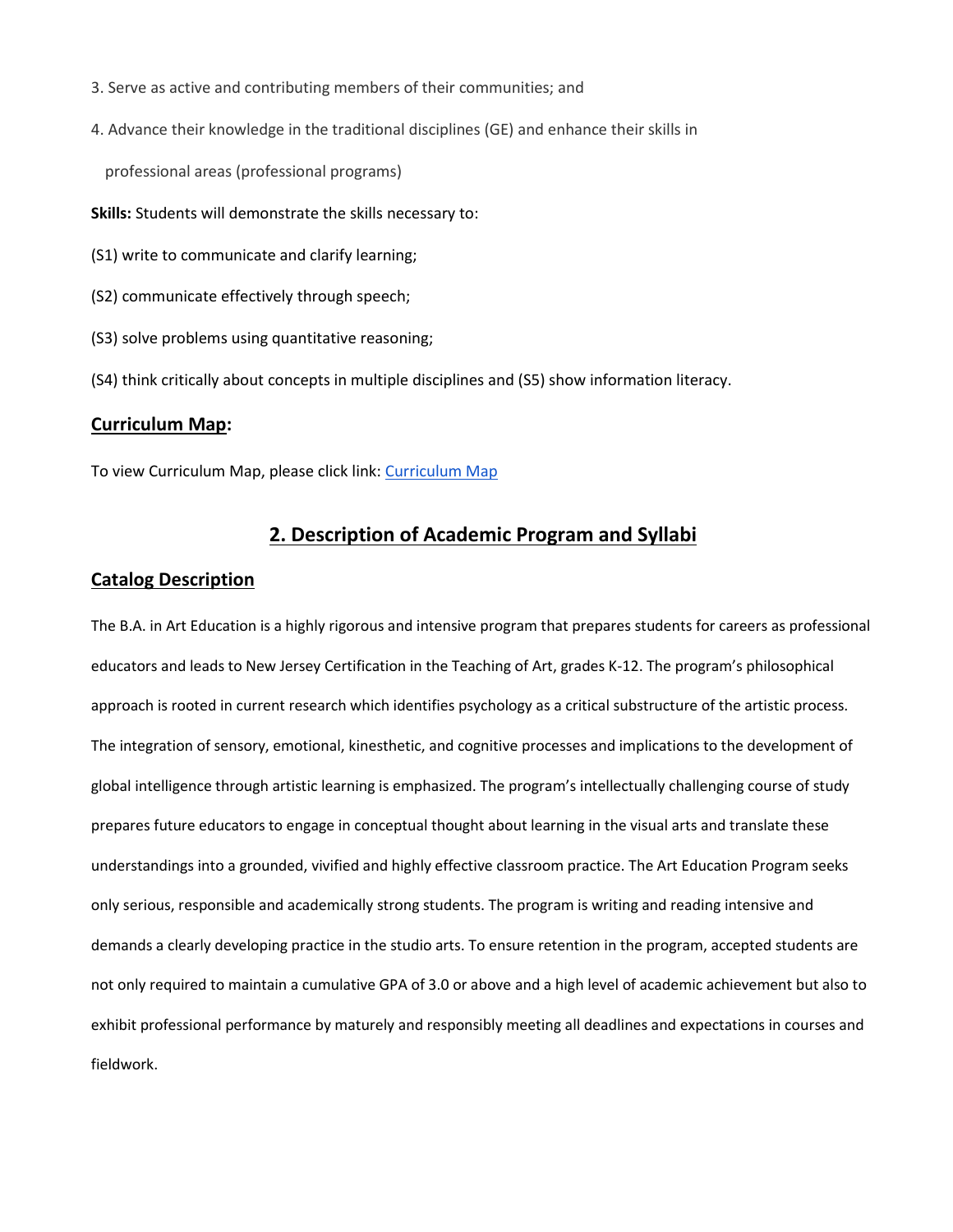#### **Syllabi:**

To view syllabi for each required course and Capstone (FA3901), please click link: [Syllabi Folder](https://drive.google.com/drive/folders/1sOvyDgVL__l_2AcieoG-ZL2UUH6vM06f?usp=sharing) Note that although FA3901 Art Education II:The Adolescent is the existing capstone course, FA4600 is a newly created course that, commencing in Fall 2020, will serve as the designated capstone course in the program.

#### **Faculty Resumes:**

Students take all content area courses in the Fine Arts Conservatory. Hence, faculty resumes from both programs are included below. To view these, click links below: [Resident Faculty in Art Education](https://drive.google.com/file/d/1fGrEYBIsUYyL52GMxdxGX4UYLKeacin-/view?usp=sharing) [Less than Ten Years in Art Education](https://drive.google.com/file/d/1xAUZ5ICogC5-QH036T99XvrILASpqNM1/view?usp=sharing) **[Resident Faculty in Fine Arts Conservatory](https://drive.google.com/drive/folders/1iyFAFz_7-0WLzLo4ux6Y41rGLFZb8UUb?usp=sharing)** [Longer than Ten Years in Fine Arts Conservatory](https://drive.google.com/drive/folders/1uM1TtuOyNtYNqqtDHZhvmE9gXBxZB1p9?usp=sharing) [Less than Ten Years in Fine Arts Conservatory](https://drive.google.com/drive/folders/1X5d6yPHrR7mElHRuGX3IwyQpyk9xoBRa?usp=sharing)

### **3. Outcomes Assessment Plan**

The following section provides information about the SLOs and the multiple methods used to assess each one. Artifacts are assessed in FA3901 Art Ed II: The Adolescent. As noted earlier, a new course, FA4600 Field Projects in Curriculum, Instruction, and Assessment, will become the capstone and collection point beginning in Fall 2020. The established artifacts used for assessments will remain and they are described as follows:

#### **Multiple Methods Used to Assess SLOs:**

**Professional Portfolio:** Students have heretofore presented the Professional Portfolio in FA3901, but beginning in Fall 2020, they will complete and present it in the new capstone FA4600. The 14x17 graphically designed portfolio is divided into two sections. The first section features the candidate's "Teaching Practice" and contains six lesson plans designed and taught within K-12 grade settings. It must include textual explanations supported by the resultant artwork of K-12 learners. The second section features the candidate's "Artistic Practice" and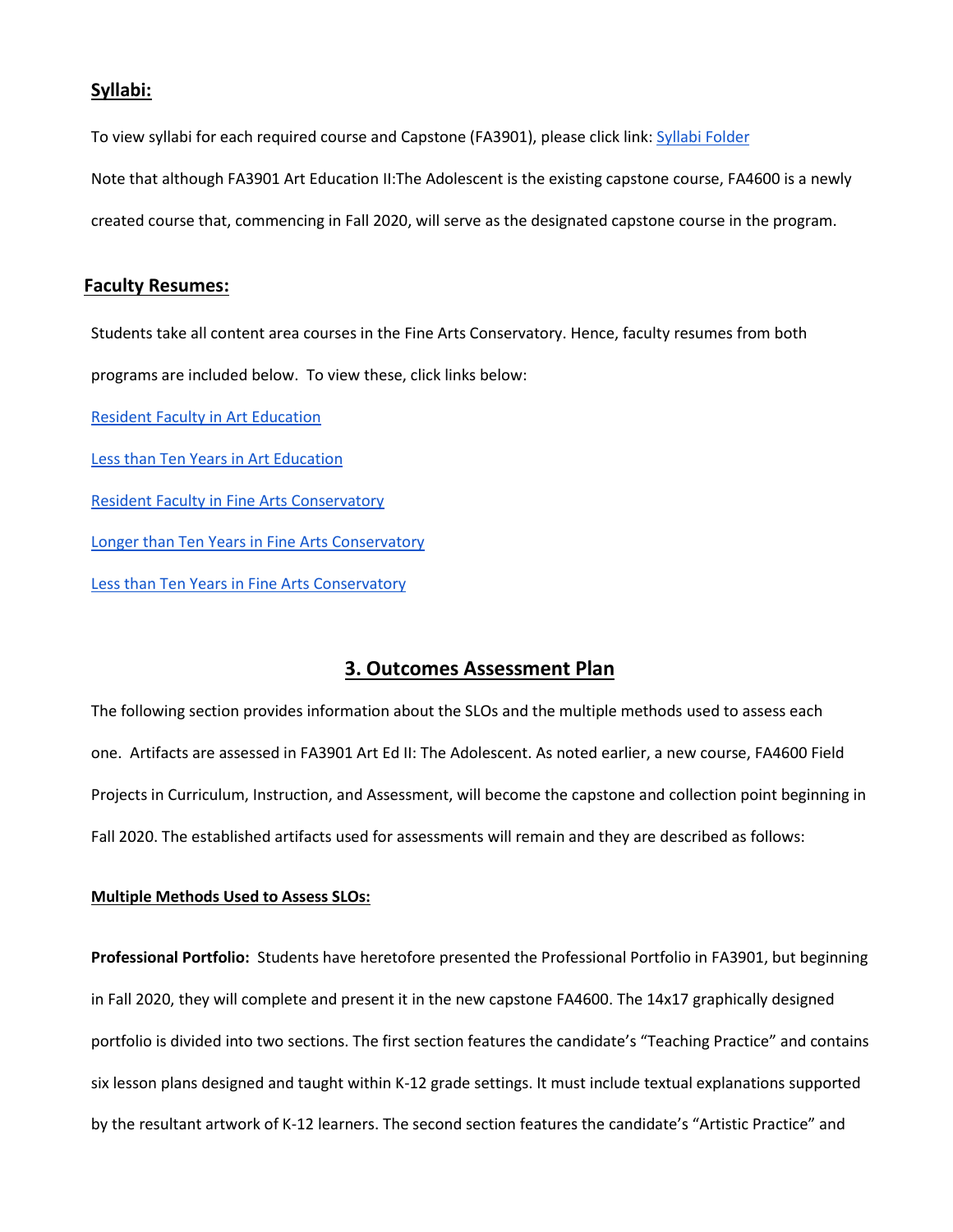includes six pages containing samples of his or her artwork that demonstrates skills, concepts, and formalistic concerns. The Professional Portfolio is assessed via a rubric. To view the rubric, please click link: Rubric [Portfolio Teaching & Studio Art](https://drive.google.com/file/d/1nY6dOKV8Gt_LFpPXU_NbEgnqr1EArQlA/view?usp=sharing)

**The Supervisor's Evaluation**: The University Supervisor will perform two visits to the site of each preprofessional field student and eight visits to the school site of each practicing intern. Three of these visits will result in a formalized observation in which the supervisor will assess a variety of skills, understandings, and applications to an actual art classroom. The supervisor's report will encompass areas related to the SLO's such as(;) content knowledge, lesson planning, implementation, assessment, diversified instruction, and professional performance. Assessed in FA3901 and FA4600 via a Rubric.

To view Pre-Professional Field Assessment Report, please click link: [Supervisor's Clinical Assessments of Pre-Prof](https://drive.google.com/file/d/108-j_IFWqEJAF0sT1keBmAQg58DP_yUY/view?usp=sharing)  [Field Student](https://drive.google.com/file/d/108-j_IFWqEJAF0sT1keBmAQg58DP_yUY/view?usp=sharing)

To view Intern Assessment Report, please click link: [Supervisor's Clinical Assessments of Intern](https://drive.google.com/file/d/1Oxo7GrrGsJAeliG-UBneHkBOq74nJFcr/view?usp=sharingvaluation))

**The edTPA** (Educational Teachers Performance Assessment) has replaced the former TWS (Teacher Work Sample) as the mandated tool for assessing the means by which preservice teachers are able to plan, implement, and assess their practice. The edTPA is introduced in FA3900 and a mini-edTPA is assessed in FA3901. The final, fully developed edTPA is submitted to an external evaluation center during internship and must contain components of lesson and unit plans, instructional aids, pre and post-instruction assessment tools, assessments of student learning, data collection, analysis, reflections, and the implementation of adjustments meant to enhance learning.

To view edTPA Handbook with Rubrics, please click link: [EdTPA Handbook with Rubrics](https://drive.google.com/file/d/1g1OLTObS7EPMkyO3NQ4qq8Rfh1UTG4b1/view?usp=sharing) To view sample of a student's completed edTPA, please click link: [Student's Completed edTPA](https://drive.google.com/drive/folders/1tcVDXFvbyqlwK1QnLSPubHvwgzu_n2-Z?usp=sharing)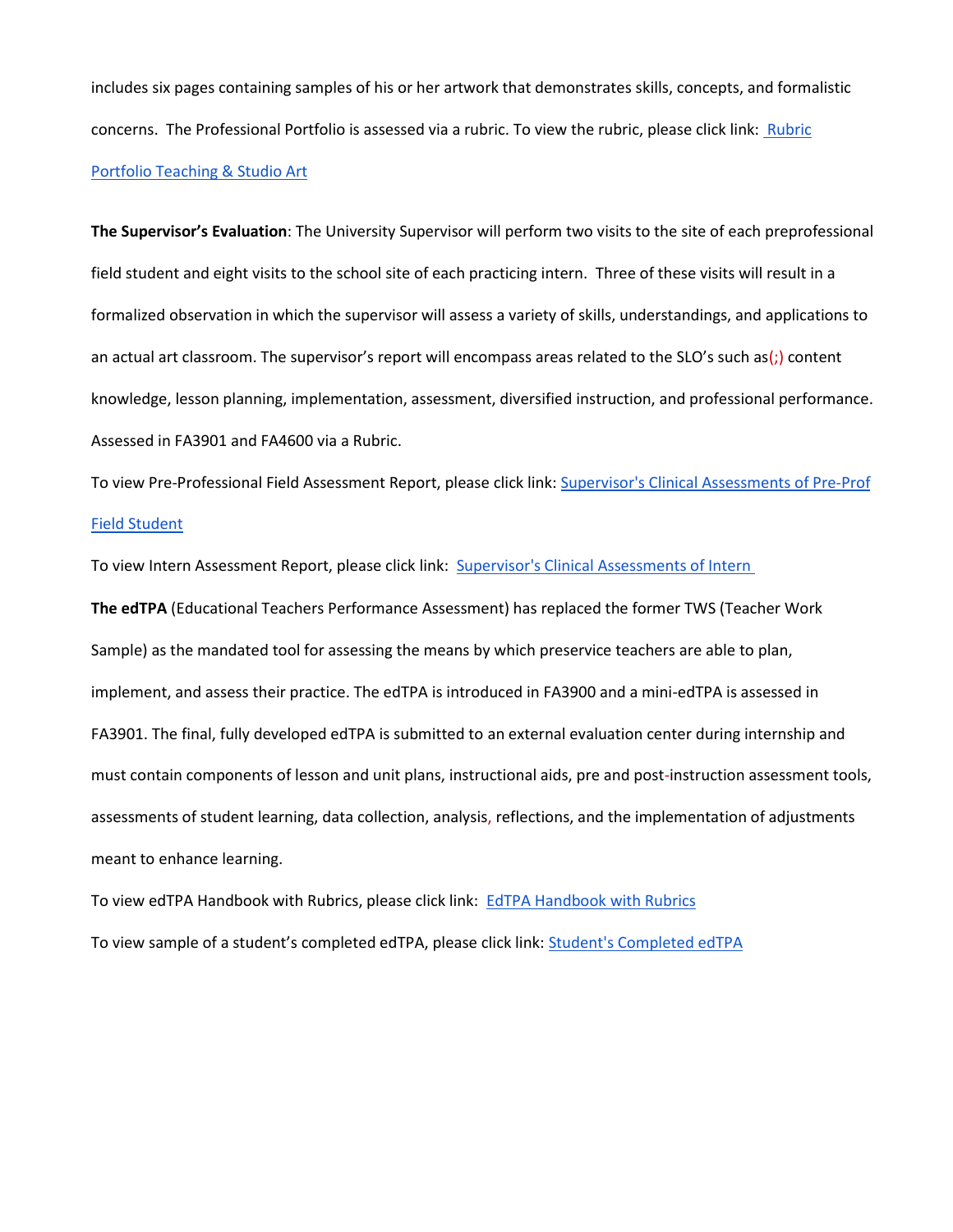#### **PROGRAM STUDENT LEARNING OUTCOMES with Artifacts and Alignments**

**SLO1:** Demonstrate ability to design developmentally appropriate lesson plans, units of study and curricular materials that reflect National Core Curriculum Standards and current thought (psychological and philosophical understandings) about artistic learning as taught in methods courses.

Direct Measure: Professional Portfolio (teaching section), Program Coordinator's review of edTPA materials or supervisor's evaluations.

(KU1, KU2, KU4); (NASAD.XII.C.3.a, NASAD.XII.C.3.b, NASAD.XII.C.3.d, NASAD.XII.C. 3.e)

**SLO2:** Demonstrate the ability to provide and assess teaching methods which address differentiated needs of ethnically, socially, and intellectually varied student populations.

Direct Measure: Professional portfolio (teaching section), Program Coordinator's review of edTPA materials or supervisor's evaluations.

(KU1, KU2, KU4); (NASAD.XII.C.3.a, NASAD.XII.C.3.b, NASAD.XII.C.3.c, NASAD.XII.C.3.d, NASAD.XII.C.3.g, NASAD.XII.C.3.h)

**SLO3:** Demonstrate professional studio skills and knowledge of content and history. Direct Measure: Professional portfolio (teaching section), Program Coordinator's review of edTPA materials or supervisor's evaluations.

(KU1, KU4); (NASAD.XII.C.2.a, NASAD.XII.C.2.b , NASAD.XII.C.2.c, NASAD.XII.C.2.d)

☐ **SLO4:** Demonstrate clarity in verbal and written communication. Direct Measure: Professional Portfolio (teaching section), Program Coordinator's review of edTPA materials(,) or supervisor's evaluations. (KU 4); (NASAD.XII.C.1.ca, NASAD.XII.C.1.c, NASAD.XII.C.1.d)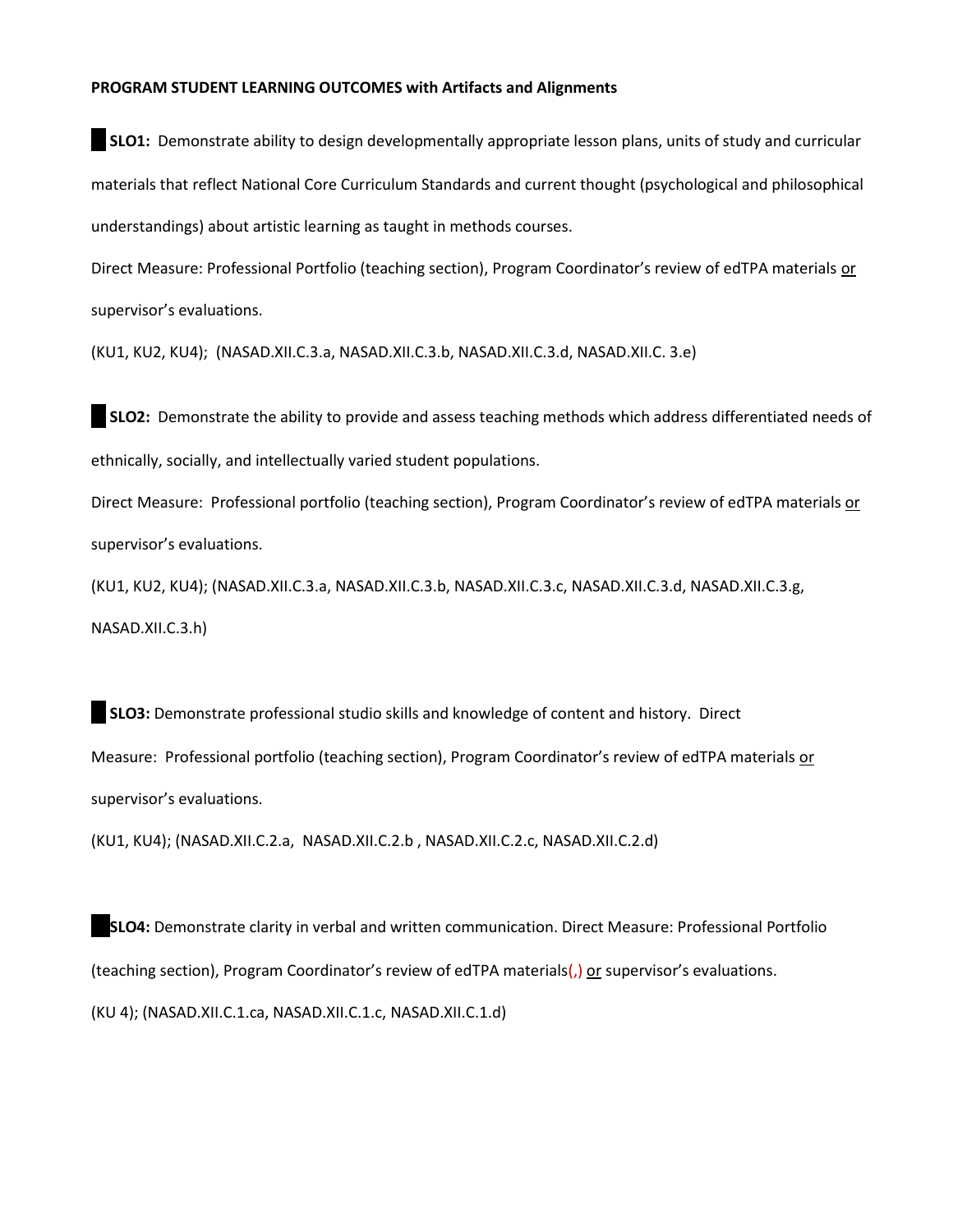☐**SLO5:** Demonstrate skills in positive communication and management of students and collegiality with faculty, staff, and parents (where observable). Direct Measure: Program Coordinator's review of edTPA materials or supervisor's evaluations.

(KU2, KU4); (NASAD.XII.C.1.ca, NASAD.XII.C.1.c, NASAD.XII.C.1.d)

#### **Data Gathered from Assessment Reports (2015-Present):**

\*Note that two groups of SLO's are assessed during each alternating year (represented in green and

yellow). Assessment Plans are embedded in the Assessment Reports and both can be viewed at the link noted

below. As a preface to discussing the results of the Assessment Reports, I will compare the ratings in each SLO

category from the past five years, as noted below. To view Assessment Reports, click link: **Assessment Reports** 

[\(with Embedded Assessment Plans\)](https://drive.google.com/drive/folders/12TyUHh8MbkXKYoU4j22UuCYbO_kOM8MR?usp=sharing)

| <b>SLO 4: Verbal and Written Communication</b>                       | Assessed in 2015-16 report at 5.00/5.00                                       |
|----------------------------------------------------------------------|-------------------------------------------------------------------------------|
| <b>SLO 5: Positive Relations with Students &amp;</b><br><b>Staff</b> | Assessed in 2015-16 by coordinator at 4.6/5.00 and supervisor<br>at 5.00/5.00 |
| SLO 1: Development of Lesson Plans                                   | Assessed in 2016-17 at 4.7/5.00                                               |
| SLO 2: Ability to Assess Effectiveness                               | Assessed in 2016-17 at 4.7/5.00                                               |
| SLO 3: Content Knowledge in Studio and Art<br><b>History</b>         | Assessed in 2016-17 at 4.8/5.00 for studio 4.75/5.00 for AH                   |
| SLO 4: Verbal and Written Communication                              | Assessed in 2017-18 report at 5.00/5.00                                       |
| <b>SLO 5: Positive Relations with Students &amp;</b><br><b>Staff</b> | Assessed in 2017-18 by coordinator at 4.6/5.00 and supervisor<br>at 5.00/5.00 |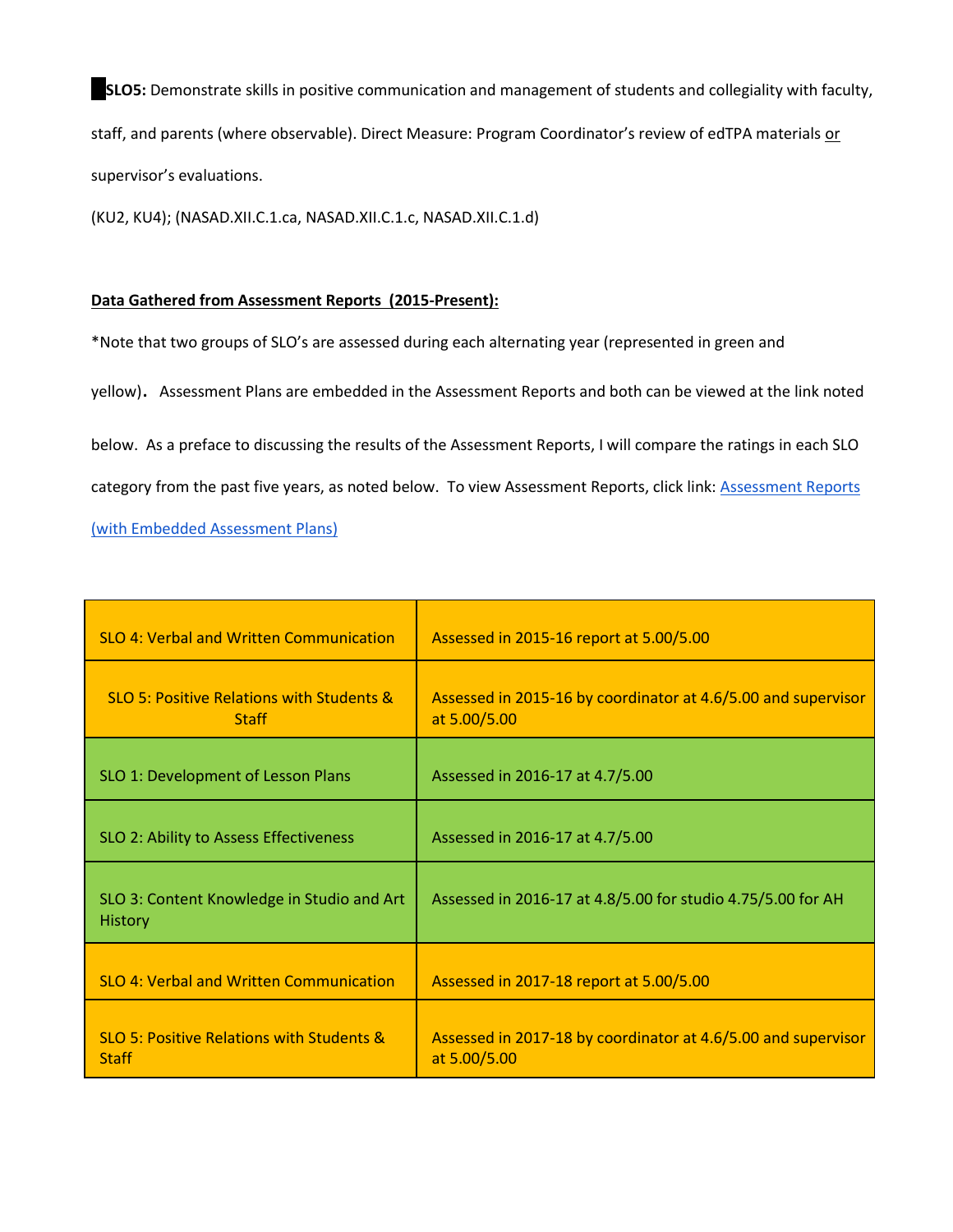| SLO 1: Development of Lesson Plans                           | Assessed in 2018-19 by instructor at 4.75 and supervisor at<br>4.57/5.00     |
|--------------------------------------------------------------|------------------------------------------------------------------------------|
| SLO 2: Ability to Assess Effectiveness                       | Assessed in 2018-19 by instructor at 4.75/5.00 and supervisor<br>at 4.75     |
| SLO 3: Content Knowledge in Studio and Art<br><b>History</b> | Assessed by instructor in 2018-19 at 5.0/5.00 for studio<br>4.57/5.00 for AH |

#### **SUMMARY OF ASSESSMENT DATA FROM 2015-PRESENT WITH DISCUSSION AND CURRICULAR ACTIONS**

| <b>SLO</b>                                       | $2015 -$<br>16 | 2016-<br>17                           | $2017 -$<br>18 | 2018-<br>29                            | <b>Comments and Actions</b>                                                                                                                                                                                                                   |
|--------------------------------------------------|----------------|---------------------------------------|----------------|----------------------------------------|-----------------------------------------------------------------------------------------------------------------------------------------------------------------------------------------------------------------------------------------------|
| <b>SLO 1: Dev Lesson</b><br>Plans                |                | 4.70                                  |                | 4.75                                   | Accomplished with further improvement shown                                                                                                                                                                                                   |
| <b>SLO2: Perform</b><br><b>Assessment</b>        |                | 4.70                                  |                | 4.75                                   | Accomplished with further improvement shown                                                                                                                                                                                                   |
| <b>SLO 3: Content</b><br><b>Knowledge/Skills</b> |                | 4.8<br>Studio<br>4.75<br>Art<br>Hist. |                | 5.00<br>Studio<br>4.57<br>Art<br>Hist. | Accomplished with further improvement shown<br>in studio. Slight decline shown in art<br>history. Action: Additional focus will be placed<br>on the processes used to integrate art history<br>components in the cultivation of lesson plans. |
| <b>SLO4:</b><br><b>Verbal/Written</b>            | 5.00           |                                       | 5.00           |                                        | Accomplished. No further action needed.                                                                                                                                                                                                       |
| <b>SLO5: Positive</b><br><b>Relations</b>        | 4.60           |                                       | 4.60           |                                        | Accomplished. Action: Further refinement<br>planned through additional emphasis on<br>establishing positive relationships within K-12<br>school settings.                                                                                     |

**Discussion of Findings:** Class wide ratings have been consistently averaged at "accomplished" for all SLOs from

2015-2019. Specifically, breakdowns are as follows: SLO1 indicates accomplished (4.70 to 4.75) and enhanced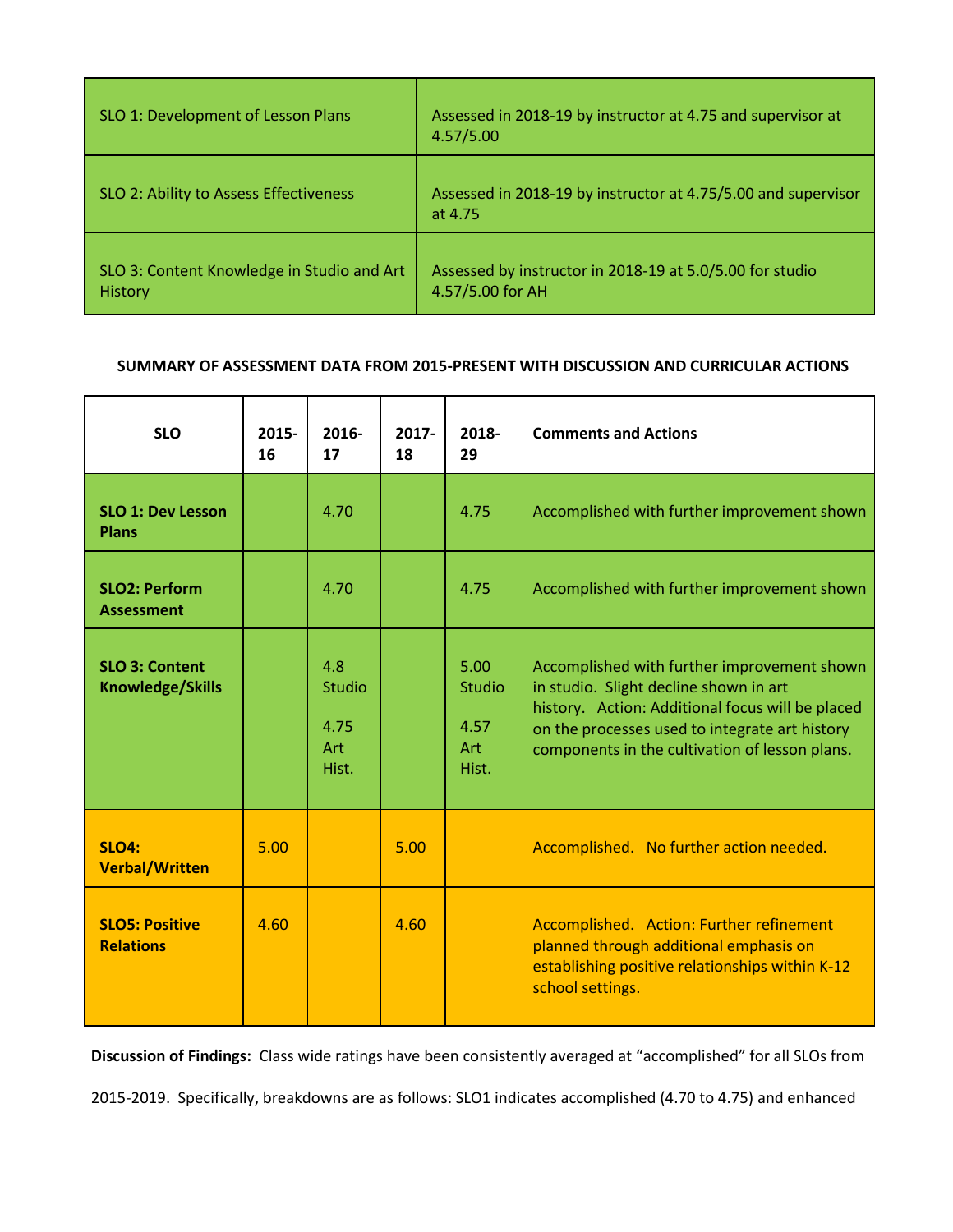abilities at developing lesson plans. SLO2 indicates accomplished (4.70 to 4.75) and enhanced abilities at assessing effectiveness of teaching. SLO3 indicates accomplished (4.8 to 5.00) abilities at studio art and accomplished (4.75 to 4.57) although slightly declining abilities at art history. Overall, the steady and sustained class average shows strong maintenance of an accomplished level in all SLOs.

**Curricular Actions/Closing the Loop**: No major revisions have appeared necessary over the past five years. Indications suggest that students have benefited from Assessment Reports completed in previous years which, although also very strong in all categories, resulted in actions involving enhanced attentiveness to SLOs through courses and fieldwork. These actions involved additional focus on the development of dimensional lesson plans, effective assessment methods, and strong content understandings of studio and art history. Additional attentiveness will now be given to maintaining a strong level of accomplishment in art history, which though categorically "accomplished," shows a slight decline. Specifically, additional focus will be placed on the aspects of art history relative to theme, genre, narrative, subject matter, context, and formalism as guiding criteria through which students select imagery that connects and supports lesson plans. In addition, methods classes and field supervisors will place further emphasis on enabling students to establish positive relationships in K-12 school settings. This goal will be accomplished by having students in FA2900 (Multicultural Field Experience in Art Education Settings) place additional focus on the relationships and methods of communication between teachers, students, and staff that they observe at the various schools that they visit.

#### **Courses in which Each SLO is Addressed, Advanced and Mastered:**

**Curriculum Map:** This information is embedded in the accompanying Curriculum Map. To view this item, please click link[: Curriculum Map](https://drive.google.com/file/d/1jFrB3m3EUhSWy1MJI0vC8zozCNSvpump/view?usp=sharing)

#### **How Data is Used to Improve Teaching and Learning:**

**Actions Taken:** Multiple program improvements ("actions") have been initiated over the past five years, even though students have reached a strong level of "accomplishment" as consistently indicated in all Assessment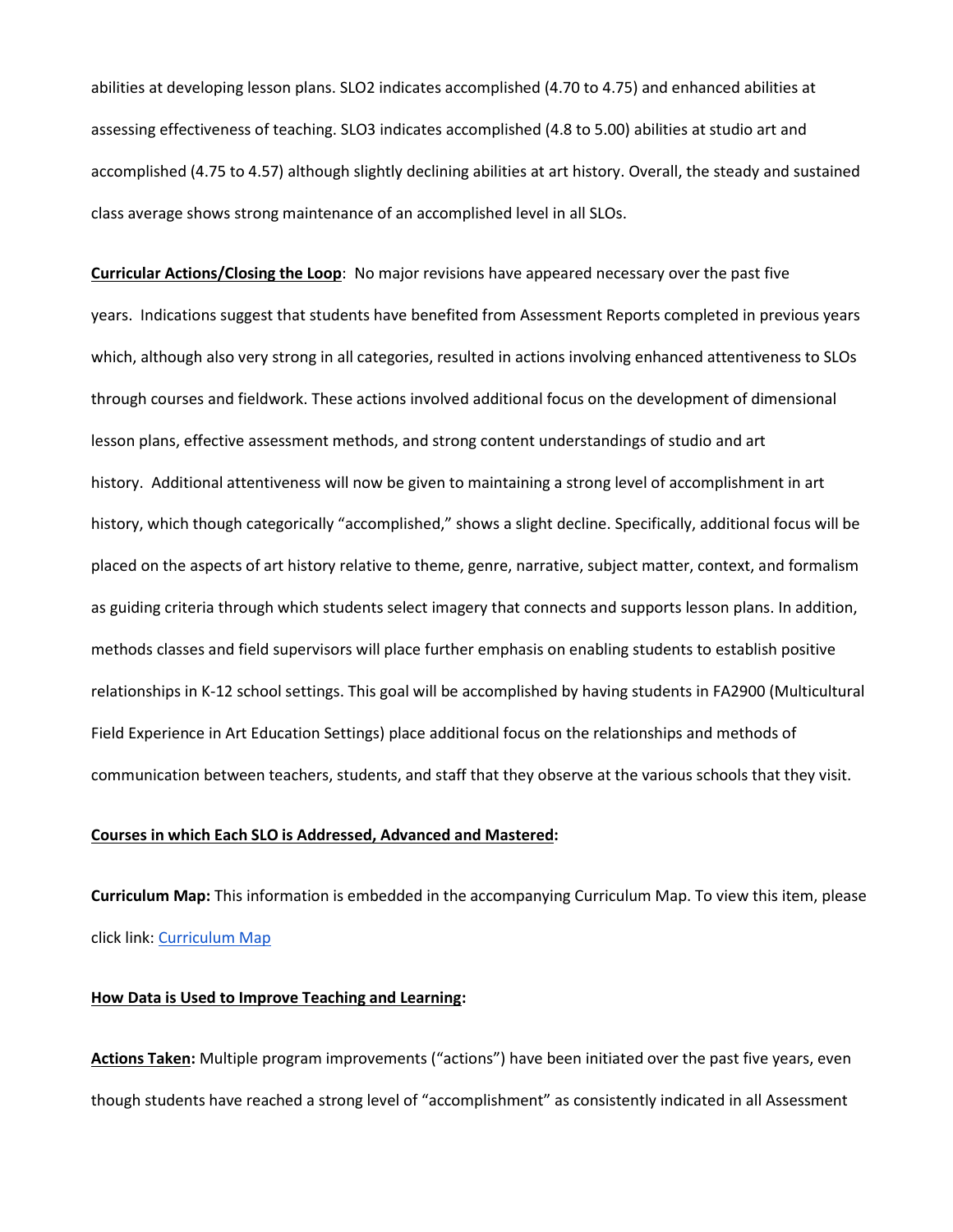Reports. Essentially, the program firmly believes that continued academic development is vital to productively meet changing NJDOE standards, university mandates, and evolving research in the field, while also supporting the SLOs and annual assessments. These improvements facilitate and ensure the continued excellence in performance levels identified through assessments. Hence, the following program improvements are considered as "actions" related to and supportive of the Assessment Reports and the identified SLOs being examined.

The improvements ("actions") initiated over the past five years fall into three categories (see A, B, and C below). These are largely program revisions made in responses to both faculty observations and shifting mandates from the NJDOE and the university. These actions were created to enable our students to meet these new mandates in a fluid and manageable manner without compromising their ability to sustain excellence in meeting SLOs. The improvements have resulted in a more streamlined, focused, and fluid experience for our students which allows for greater depth of learning. The categories are described as follows:

#### **(A) New Courses**

- FA 4600 Field Projects in Curriculum, Instruction, and Assessment. This course replaces two courses, EDUC 4000 Teacher and Classroom and EDUC3000 Curriculum, Eval, and Learner. FA4600 specifically embodies curricular, instructional, and assessment concerns as they occur in the art classroom. Hence, this course is more applicable to supporting the SLOs in the program. The course also allows students to obtain credits for projects that previously carried no specific credit weight, such as the edTPA and the Professional Portfolio as these are updated, finalized, and refined during internship.
- FA 3910 Art and Differentiated Instruction- This course has been created as an elective addressing crosscurricular teaching and is relevant to supporting the SLOs in the program regarding cross curricular lesson planning.
- FA3920 Art and Special Needs in Education- Students may take this in lieu of ID 2955 Disabled Persons in American Society, as it more specifically addresses methods of teaching art to atypical learners.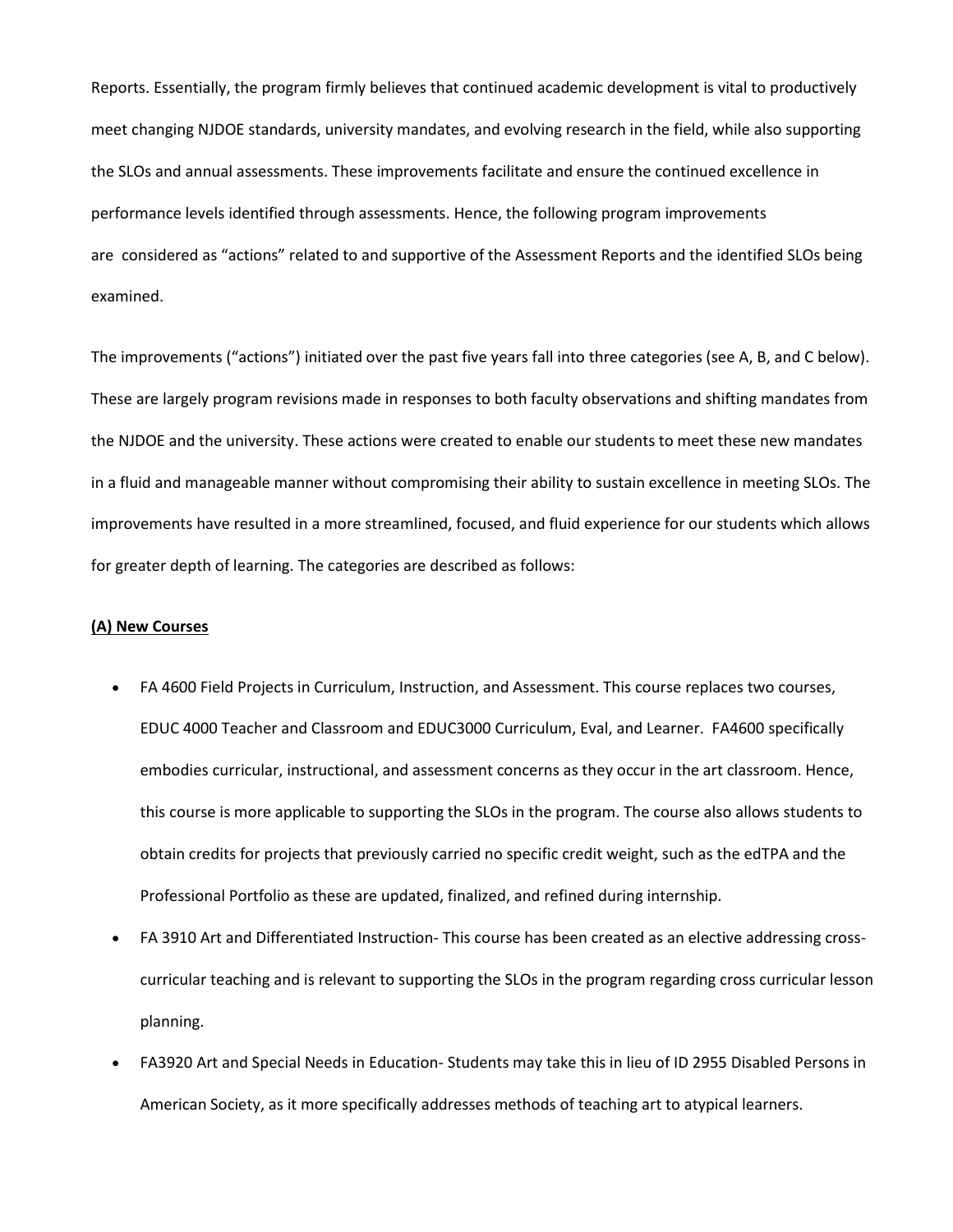#### **(B) Additional Resources**

- Senior Intern Seminar was created as a requirement in which interns meet four times over the semester (for "zero" credit) as a support group. This seminar will no longer be required, as the commencement of FA4600 will satisfy this need as a 3-credit course.
- EdTPA Prep Sessions are one-hour intermittent sessions instituted for art education students directly after FA3900 and FA3901 class meetings.
- Alumni who are in teaching positions serve as guest speakers in FA3920 Art and Special Needs to present workshops addressing diversified learning in the art classroom.

#### **(C) Programmatic and Curricular Changes**

- Curricular The Art Education Program has been reduced from a 130 to a 120-credit curriculum. We have met this university mandate and seized it as an opportunity to simultaneously redesign the program, allowing it to become more streamlined, focused, effective, and manageable for students. This is a needed adjustment that enables students to more efficiently meet expanded NJOE mandates such as Praxis testing, the edTPA, and expanded fieldwork requirements.
- Fieldwork Pre-professional field courses have been expanded to 100 hours each. All fieldwork and internships must now be performed in consecutive semesters, and all have been relocated to senior year. These changes bolter student success while effectively meeting changing NJDOE mandates.

**Assessments used in capstone to ensure that the program has met its knowledge, skills, and ability goals as defined in the SLOs.** The assessments are based on three artifacts that are provided to the instructor of the FA3901 capstone course. Each is described in detail in section 3 of this report. To restate, they are as follows:

• The Professional Portfolio is divided into two sections to include (a) Teaching Performance and (b) Candidate's Artistic Practice. (See section 3 for detailed description).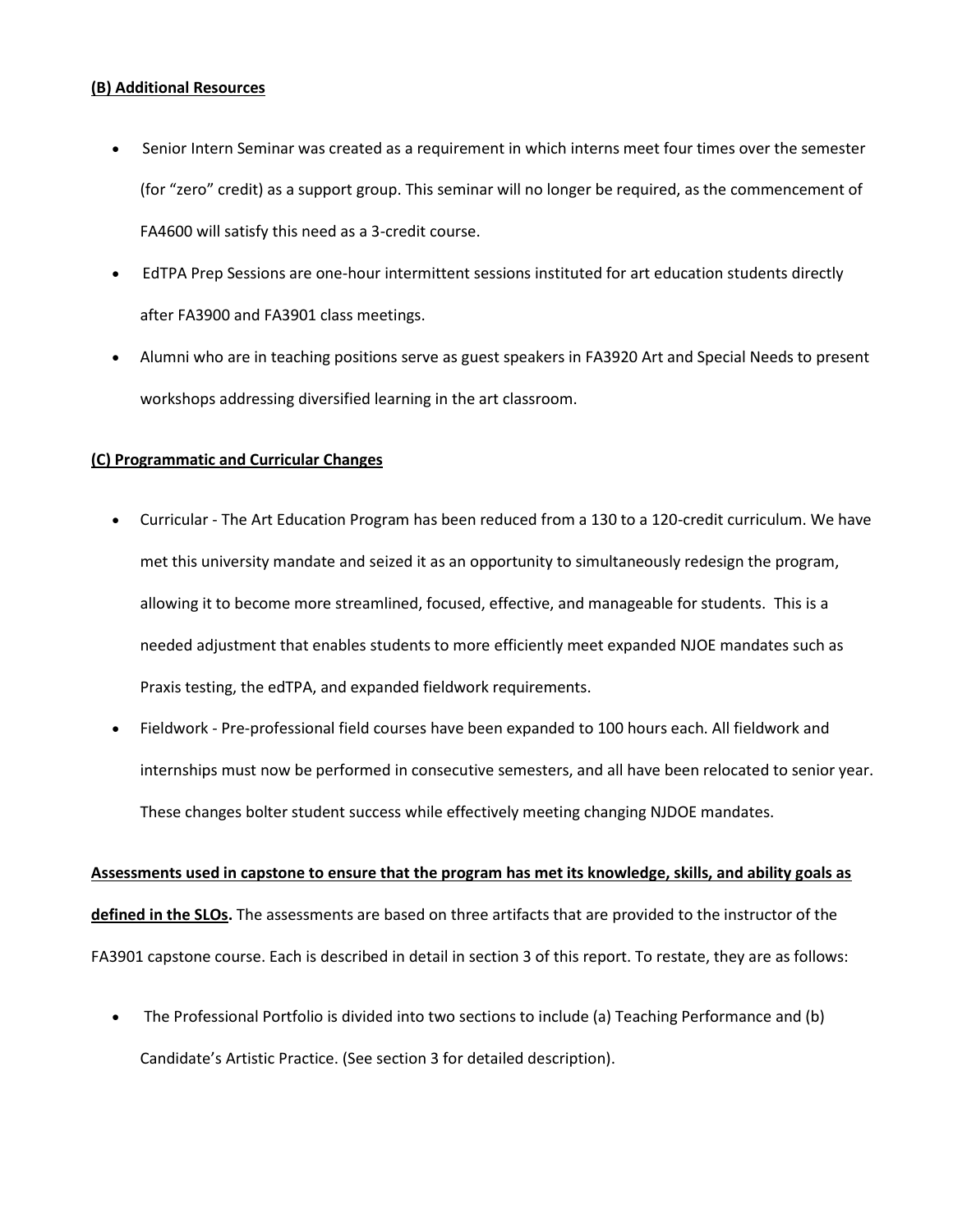- The edTPA (Educational Teacher Performance Assessment) which supplants the TWS (Teacher Work Sample). (See section 3 for detailed description).
- The Supervisor's Reports. (See section 3 for detailed description).

#### **A Representative List of All Internships:**

FA3902 Clinical Practice I: Elementary - Student spends one day per week for one semester with supervised teaching in an elementary art classroom (1 credit).

FA3902 Clinical Practice II: Secondary - Student spends one day per week for one semester with supervised teaching in a middle or secondary art classroom (1 credit).

FA4990 Clinical Practice III: Professional Internship - Intern spends one semester in full time teaching. The first half takes place in an elementary classroom and the second half in a middle or secondary school classroom (10 credits).

### **4. Rubrics and Other Tools, Final Exams**

Rubrics used in the program are as follows and can be viewed through the links provided:

**(A) Supervisor's Report** - Used to assess intern's field performance with rubric embedded. To view Supervisor's Assessment Report of Intern, please click link: [Supervisor's Clinical Assessments of Intern](https://drive.google.com/file/d/1Oxo7GrrGsJAeliG-UBneHkBOq74nJFcr/view?usp=sharingvaluation))

**(B) Program Coordinator/Capstone Instructor's Rubric** – Used to assess Professional Teaching/Artistry Portfolio and the edTPA document as submitted in capstone. EdTPA assessments are informed by the edTPA Visual Arts Handbook.

To view sample pages of Professional Portfolio click link: [Professional Portfolio Sample Pages](https://drive.google.com/file/d/1vVzLGcMlS99x4CHIY21vrt_QMOlNdIEW/view?usp=sharing)

To view program-based SLO rubrics used to assess the edTPA and Professional Portfolio, click link: Rubric

#### [Portfolio Teaching & Studio Art](https://drive.google.com/file/d/1nY6dOKV8Gt_LFpPXU_NbEgnqr1EArQlA/view?usp=sharing)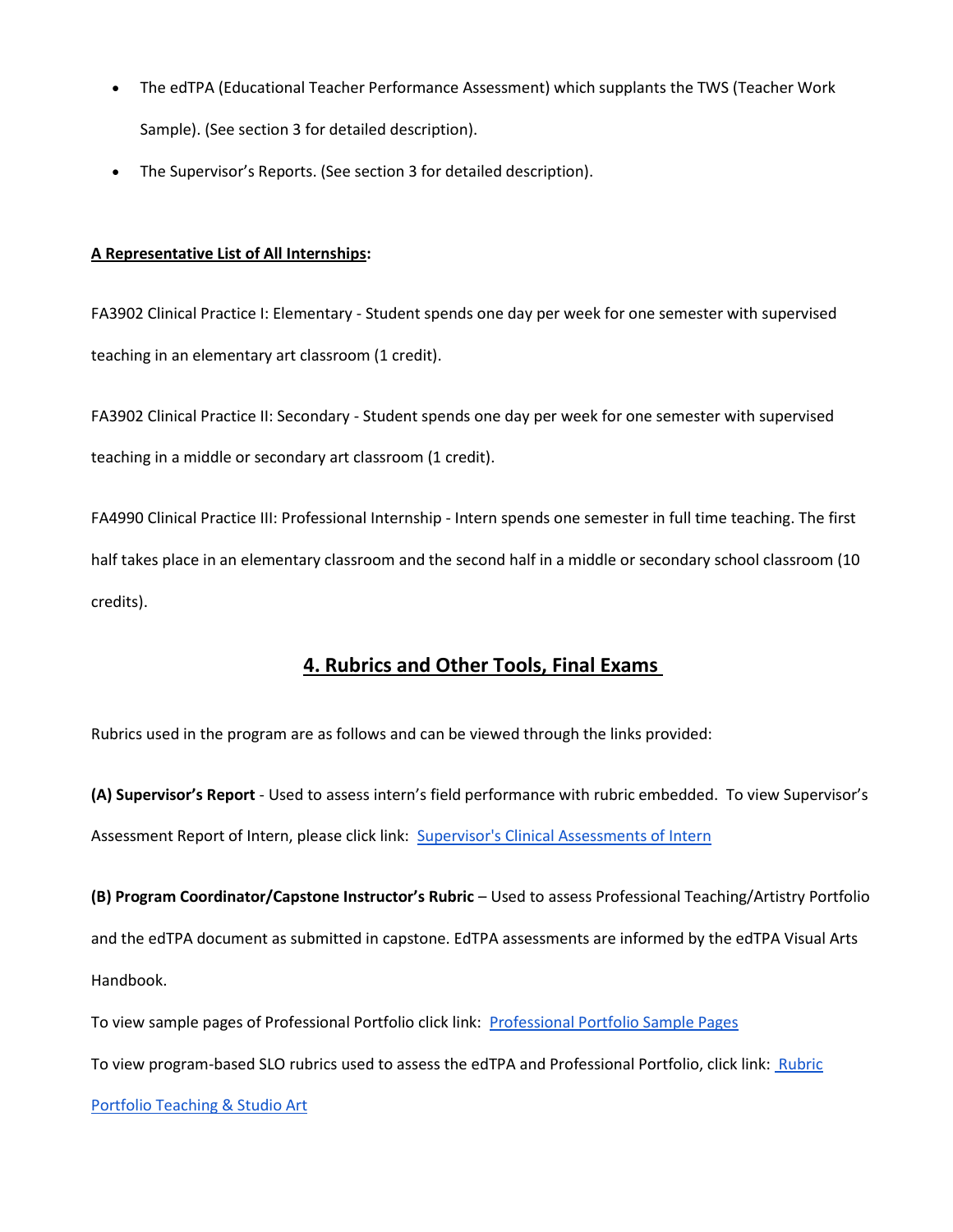To view Pearson's edTPA Rubrics click link: [EdTPA Rubrics](https://drive.google.com/file/d/11tL_yrXWC2qIeBBGx1ye74qCSMF0qS3d/view?usp=sharing)

See view of the edTPA Visual Arts Handbook at [EdTPA Handbook with Rubrics](https://drive.google.com/file/d/1g1OLTObS7EPMkyO3NQ4qq8Rfh1UTG4b1/view?usp=sharing)

Rubrics A and B above examine the following SLOs:

- Abilities at Lesson Planning
- Abilities at Assessment
- Knowledge and Skills in Art Content Area
- Verbal and Written Skills
- Professional Disposition

# **5. Statistical Data**

For viewing convenience, the data matrix from The Office of Institutional Research is included below with an additional column provided for the Program Coordinator's commentary. A narrative summary follows the matrix.

|               | <b>Academic Program Review: BA in Art Education</b> |                        |  |         | <b>PROGRAM</b><br><b>COORDINATOR'S</b><br><b>SUMMARY</b>                          |
|---------------|-----------------------------------------------------|------------------------|--|---------|-----------------------------------------------------------------------------------|
|               | $19$ /FA                                            |                        |  |         |                                                                                   |
|               | Provided by Office of Institutional Research        |                        |  | 1/10/20 | <b>Comments Regarding</b><br>Data<br>As Viewed Over the<br><b>Past Five Years</b> |
|               |                                                     |                        |  |         |                                                                                   |
| Program Name: |                                                     | <b>BA ART</b><br>EDUC. |  |         |                                                                                   |
| Program CIP:  |                                                     | 500701A                |  |         |                                                                                   |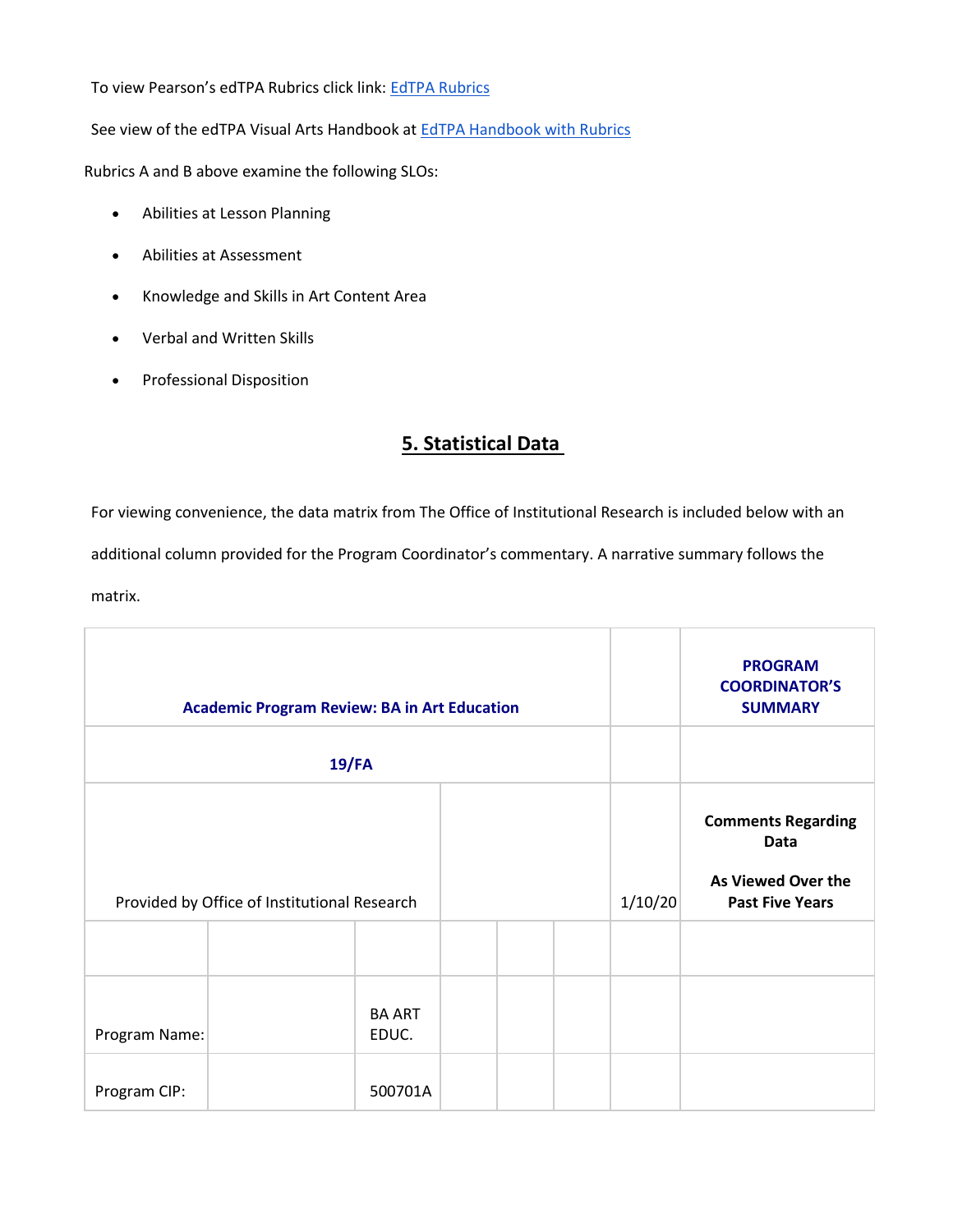| Academic<br>Level:          | U.G               |             |                |                      |             |                                                                                                   |
|-----------------------------|-------------------|-------------|----------------|----------------------|-------------|---------------------------------------------------------------------------------------------------|
|                             | <b>Enrollment</b> |             |                |                      |             |                                                                                                   |
|                             | $15$ /FA          |             |                | $16$ /FA 17/FA 18/FA | $19$ /FA    |                                                                                                   |
| <b>By Gender</b>            |                   |             |                |                      |             |                                                                                                   |
| Male                        | 4                 | 3           | 3              | 3                    | 5           | Male enrollment has<br>been fairly consistent<br>with an increase from 4<br>to 5. Female students |
| Female                      | 12                | 22          | 23             | 17                   | 23          | increased from 12 to 23,<br>hence it has nearly<br>doubled. Total<br>enrollment has nearly        |
| Total                       | 16                | 25          | 26             | 20                   | 28          | doubled between 2015<br>(16 students) and 2019<br>(28 students).                                  |
|                             |                   |             |                |                      |             |                                                                                                   |
| By<br><b>Race/Ethnicity</b> |                   |             |                |                      |             |                                                                                                   |
| Asian                       | $\pmb{0}$         | 0           | 3              | 3                    | $\pmb{4}$   | Asian student<br>enrollment shows a                                                               |
| <b>Black</b>                | $\pmb{0}$         | 3           | $\mathbf 1$    | $\pmb{0}$            | $\mathbf 1$ | sharp increase from 0 to<br>4. Black student<br>enrollment increased in                           |
| Hispanic                    | 4                 | 4           | 6              | 5                    | 8           | 2016 to 3, then<br>decreased to 1 by<br>2019. Hispanic and<br>White students each                 |
| White                       | 8                 | 14          | 11             | 11                   | 15          | nearly doubled since<br>2015. In 2015 there<br>were four non-reported                             |
| Multi                       | $\pmb{0}$         | $\mathbf 1$ | $\overline{2}$ | $\pmb{0}$            | $\pmb{0}$   | students, while in 2019<br>all are reported.                                                      |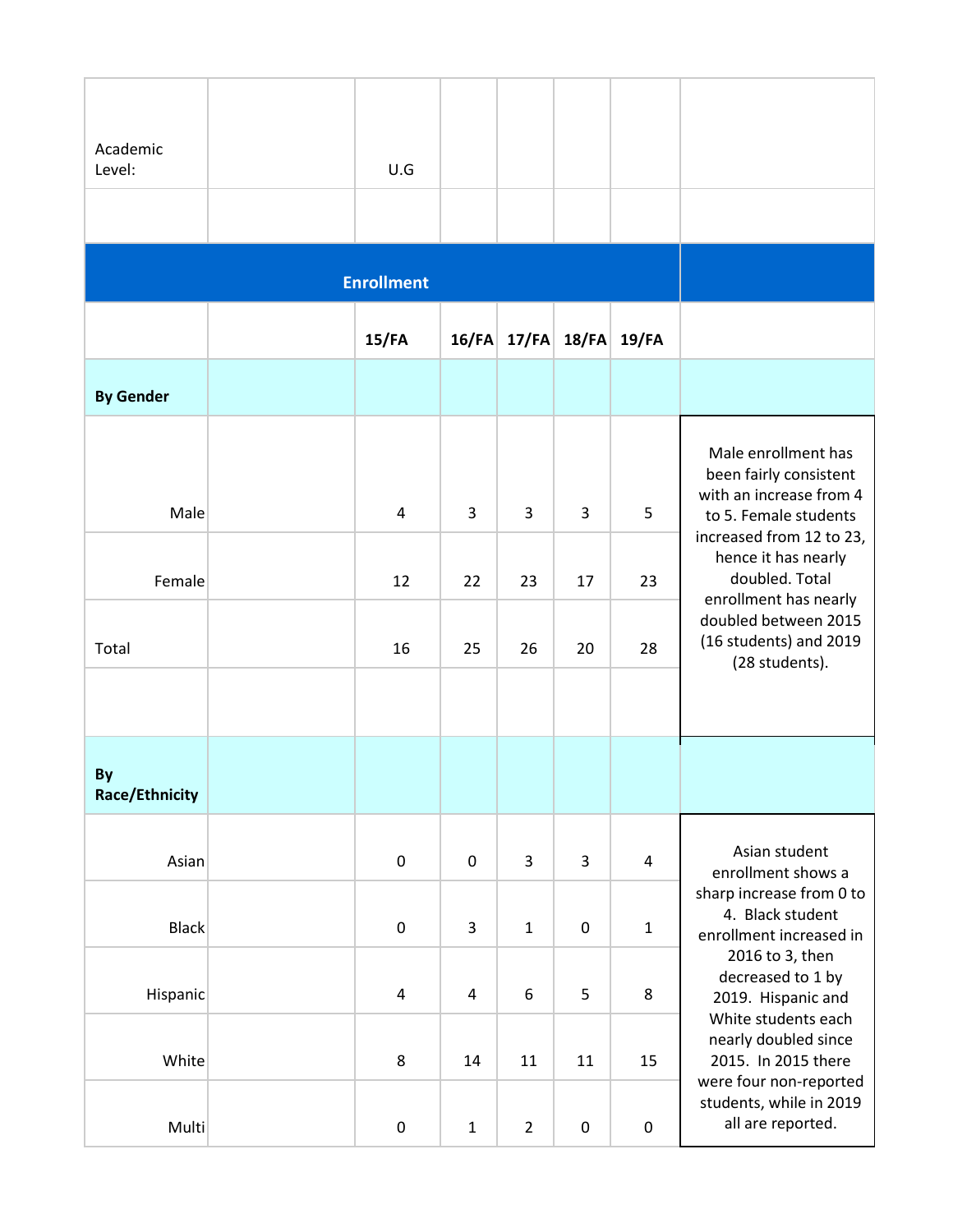| NotRpted                                                        |                                 | $\overline{a}$ | 3     | 3              | $\mathbf{1}$ | $\pmb{0}$      |                                                                      |
|-----------------------------------------------------------------|---------------------------------|----------------|-------|----------------|--------------|----------------|----------------------------------------------------------------------|
| Total                                                           |                                 | 16             | 25    | 26             | 20           | 28             |                                                                      |
|                                                                 |                                 |                |       |                |              |                |                                                                      |
| <b>By Attendance</b><br><b>Status</b>                           |                                 |                |       |                |              |                |                                                                      |
| Full-Time                                                       |                                 | 13             | 22    | 24             | 17           | 26             | <b>Enrollment of full-time</b><br>students has nearly                |
| Part-Time                                                       |                                 | 3              | 3     | $\overline{2}$ | $\mathsf 3$  | $\overline{2}$ | doubled since 2014.<br>Part time student<br>enrollment fluctuates    |
| Total                                                           |                                 | 16             | 25    | 26             | 20           | 28             | between 2 and 3.                                                     |
|                                                                 |                                 |                |       |                |              |                |                                                                      |
| <b>By Academic</b><br>Program                                   |                                 |                |       |                |              |                |                                                                      |
|                                                                 | BA.FINEART/TCHED/P12<br>(44397) | 15             | 24    | 26             | 20           | 28             | Total enrollment by<br>program nearly doubled                        |
|                                                                 | UCT. FINEARTS/P-12<br>(44397)   | $\mathbf{1}$   | $1\,$ | $\pmb{0}$      | $\mathbf 0$  | $\pmb{0}$      | between 2015 and<br>2019, showing a strong<br>increase from 16 to 28 |
| Total                                                           |                                 | 16             | 25    | 26             | 20           | 28             | students.                                                            |
|                                                                 |                                 |                |       |                |              |                |                                                                      |
| <b>Student FTE</b><br>(Based on<br>student credits<br>enrolled) |                                 |                |       |                |              |                |                                                                      |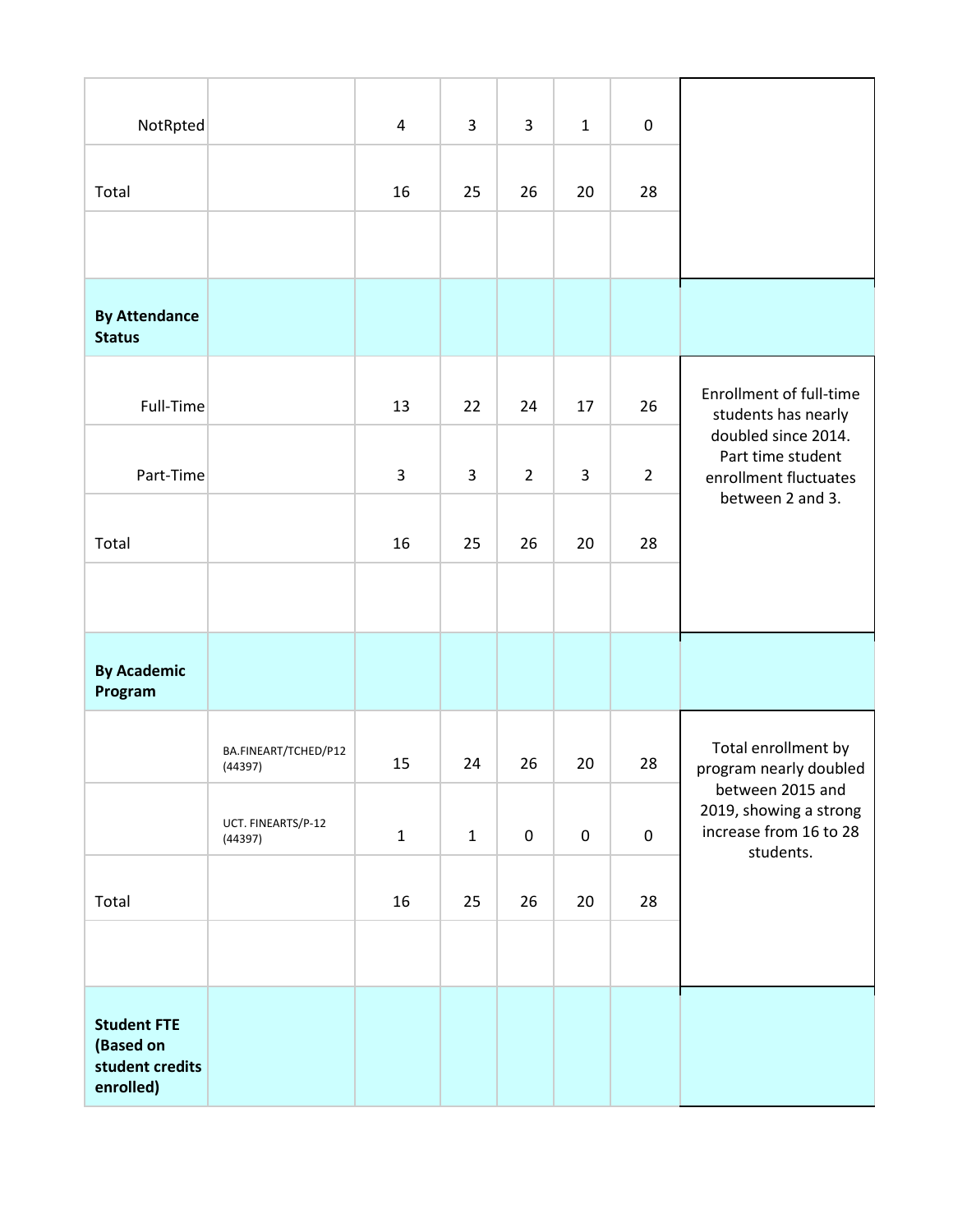|                             | BA.FINEART/TCHED/P12<br>(44397)<br>UCT. FINEARTS/P-12<br>(44397) | 12.3<br>0.7    | 20.4<br>0.8 | 22.6<br>0.0    | 15.9<br>0.0  | 23.4<br>0.0             | Total credits nearly<br>doubled between 2015<br>and 2019, showing a<br>strong increase.<br>Total credits nearly<br>doubled between 2015 |
|-----------------------------|------------------------------------------------------------------|----------------|-------------|----------------|--------------|-------------------------|-----------------------------------------------------------------------------------------------------------------------------------------|
| Total                       |                                                                  | 13.0           | 21.1        | 22.6           | 15.9         | 23.4                    | and 2019. Strong<br>increase.                                                                                                           |
|                             |                                                                  |                |             |                |              |                         |                                                                                                                                         |
|                             | <b>Degrees Conferred (Academic Year)</b>                         |                |             |                |              |                         |                                                                                                                                         |
|                             |                                                                  | 2014-15        | 2015-<br>16 | 2016-<br>17    | 2017-<br>18  | 2018-<br>19             |                                                                                                                                         |
| <b>By Gender</b>            |                                                                  |                |             |                |              |                         |                                                                                                                                         |
| Male                        |                                                                  | $\mathbf{1}$   | $\pmb{0}$   | $\mathbf{1}$   | 0            | $\boldsymbol{0}$        | Two males received<br>degrees since 2014,                                                                                               |
| Female                      |                                                                  | $\mathbf{1}$   | $\mathbf 0$ | 1              | $\mathbf 1$  | 5                       | showing a high contrast<br>to eight females.                                                                                            |
| Total                       |                                                                  | $\overline{2}$ | 0           | $\overline{2}$ | $\mathbf{1}$ | 5                       |                                                                                                                                         |
|                             |                                                                  |                |             |                |              |                         |                                                                                                                                         |
| By<br><b>Race/Ethnicity</b> |                                                                  |                |             |                |              |                         |                                                                                                                                         |
| Asian                       |                                                                  | $\mathbf{1}$   | $\pmb{0}$   | $\pmb{0}$      | $\pmb{0}$    | $\pmb{0}$               | Only one Asian student<br>received a degree since                                                                                       |
| White                       |                                                                  | $\mathbf{1}$   | $\pmb{0}$   | $\overline{2}$ | 0            | $\overline{\mathbf{4}}$ | 2014 showing a high<br>contrast to seven white<br>students.                                                                             |
| NotRpted                    |                                                                  | 0              | $\pmb{0}$   | $\pmb{0}$      | $\mathbf 1$  | $\mathbf 1$             |                                                                                                                                         |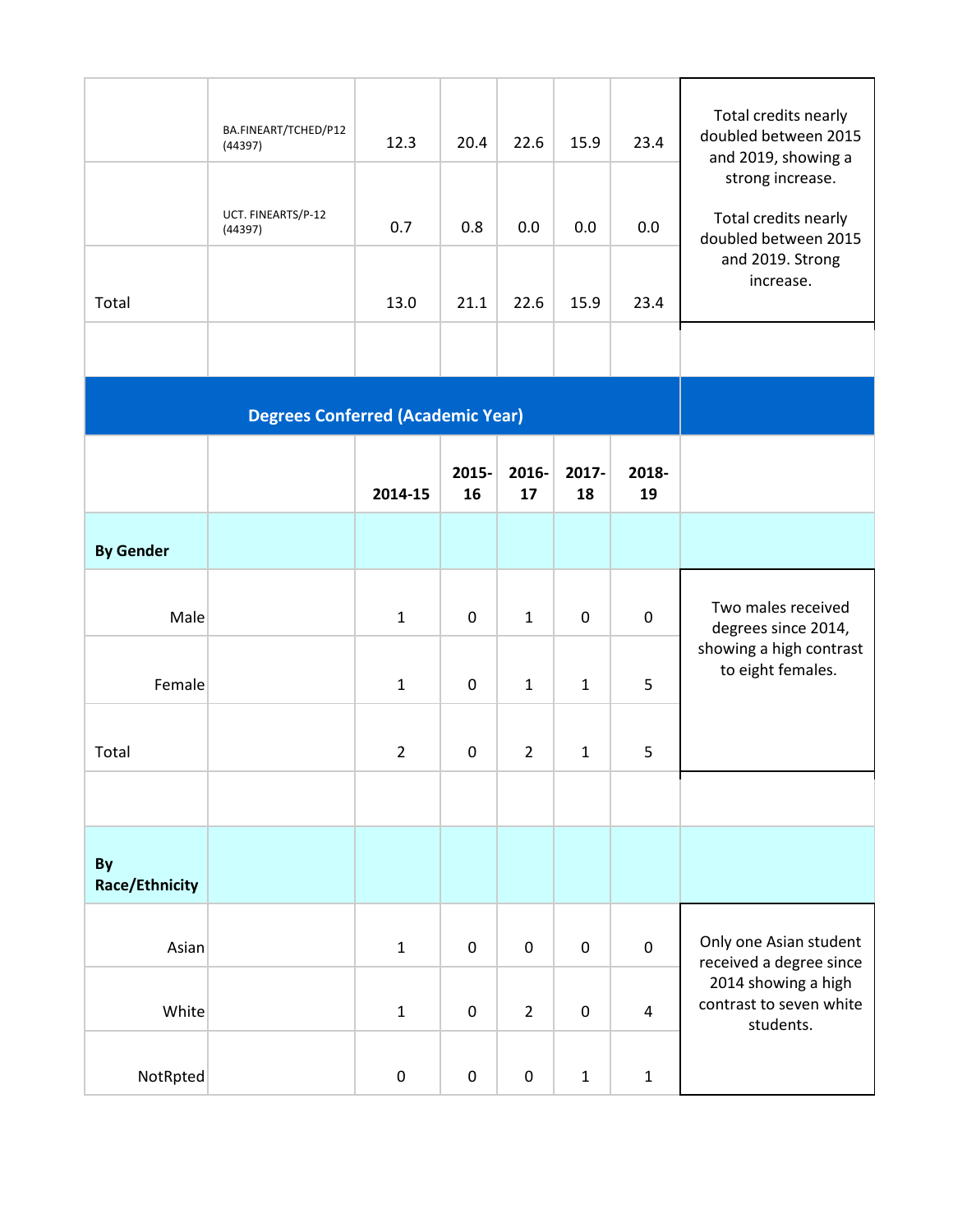| Total                                |                                          | $\overline{2}$         | 0           | $\overline{2}$ | $\mathbf{1}$ | 5                       |                                                                                                 |
|--------------------------------------|------------------------------------------|------------------------|-------------|----------------|--------------|-------------------------|-------------------------------------------------------------------------------------------------|
|                                      |                                          |                        |             |                |              |                         |                                                                                                 |
| <b>By Academic</b><br>Program        |                                          |                        |             |                |              |                         |                                                                                                 |
|                                      | BA.FINEART/TCHED/P12<br>(44397)          | $\overline{2}$         | $\pmb{0}$   | $\overline{2}$ | $\mathbf{1}$ | 5                       | Ten students received<br>degrees between 2012<br>and 2019. 2019 shows a<br>sharp increase, more |
| Total                                |                                          | $\overline{2}$         | $\pmb{0}$   | $\overline{2}$ | $\mathbf{1}$ | 5                       | than doubling since<br>2014.                                                                    |
|                                      |                                          |                        |             |                |              |                         |                                                                                                 |
| <b>By Admission</b><br><b>Status</b> |                                          |                        |             |                |              |                         |                                                                                                 |
| Native/Other                         |                                          | $\pmb{0}$              | $\pmb{0}$   | $\pmb{0}$      | $\pmb{0}$    | $\overline{2}$          | Degrees conferred have<br>increase from 2 to 5                                                  |
| Transfer                             |                                          | $\overline{2}$         | 0           | $\overline{2}$ | $\mathbf{1}$ | $\overline{\mathbf{3}}$ | within the past five<br>years                                                                   |
| Total                                |                                          | $\overline{2}$         | $\pmb{0}$   | $\overline{2}$ | $\mathbf 1$  | 5                       |                                                                                                 |
|                                      |                                          |                        |             |                |              |                         |                                                                                                 |
|                                      |                                          | <b>Years To Degree</b> |             |                |              |                         |                                                                                                 |
|                                      | For Degree Completers (by Academic Year) |                        |             |                |              |                         |                                                                                                 |
|                                      |                                          | 2014-15                | 2015-<br>16 | 2016-<br>17    | 2017-<br>18  | 2018-<br>19             |                                                                                                 |
| <b>Native</b>                        |                                          |                        |             |                |              |                         |                                                                                                 |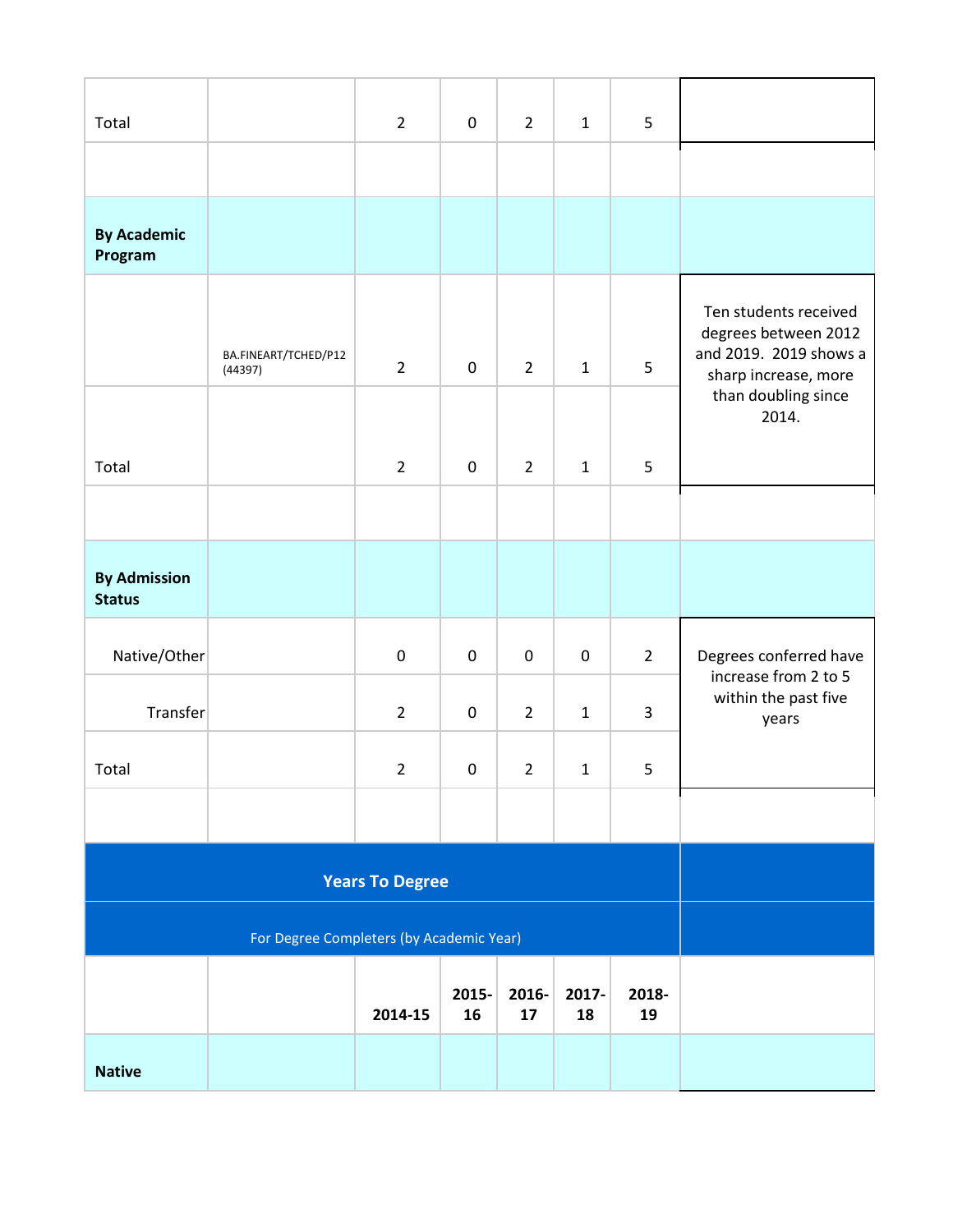| 5 Yrs           | $\pmb{0}$               | $\pmb{0}$ | $\pmb{0}$      | $\pmb{0}$      | $\mathbf 1$    | Average graduation rate<br>of 5.5. years is indicated<br>for native students in<br>2019. |
|-----------------|-------------------------|-----------|----------------|----------------|----------------|------------------------------------------------------------------------------------------|
| 6 Yrs           | $\pmb{0}$               | $\pmb{0}$ | $\pmb{0}$      | $\pmb{0}$      | $\mathbf 1$    |                                                                                          |
| Total           | $\pmb{0}$               | $\pmb{0}$ | $\pmb{0}$      | $\pmb{0}$      | $\overline{2}$ |                                                                                          |
| Average         |                         |           |                |                | 5.5            |                                                                                          |
| Median          |                         |           |                |                | 5.5            |                                                                                          |
|                 |                         |           |                |                |                |                                                                                          |
| <b>Transfer</b> |                         |           |                |                |                |                                                                                          |
| $<= 2 Yrs$      | $\pmb{0}$               | $\pmb{0}$ | $\pmb{0}$      | $\mathbf{1}$   | $\pmb{0}$      | Average graduation rate                                                                  |
| 3 Yrs           | $\pmb{0}$               | $\pmb{0}$ | $\overline{2}$ | $\pmb{0}$      | $\mathbf 1$    | of 5.5. years is indicated<br>for transfer<br>students. Rate has been                    |
| 4 Yrs           | $\mathbf{1}$            | $\pmb{0}$ | $\pmb{0}$      | $\pmb{0}$      | $\overline{2}$ | fairly consistent since<br>2014, with exception of<br>2017.                              |
| Total           | $\mathbf{1}$            | $\pmb{0}$ | $\overline{2}$ | $\mathbf 1$    | $\mathsf{3}$   |                                                                                          |
| Average         | $\pmb{4}$               |           | 3              | $\overline{2}$ | 3.7            |                                                                                          |
| Median          | $\overline{\mathbf{4}}$ |           | 3              | $\overline{2}$ | $\pmb{4}$      |                                                                                          |
|                 |                         |           |                |                |                |                                                                                          |
| Other           |                         |           |                |                |                |                                                                                          |
| $<= 2 Yrs$      | $\mathbf 1$             | $\pmb{0}$ | $\pmb{0}$      | $\pmb{0}$      | $\pmb{0}$      | In AY 2015, one student                                                                  |
| Total           | $\mathbf{1}$            | $\pmb{0}$ | $\pmb{0}$      | $\pmb{0}$      | $\pmb{0}$      | completed the degree in<br>2 years.                                                      |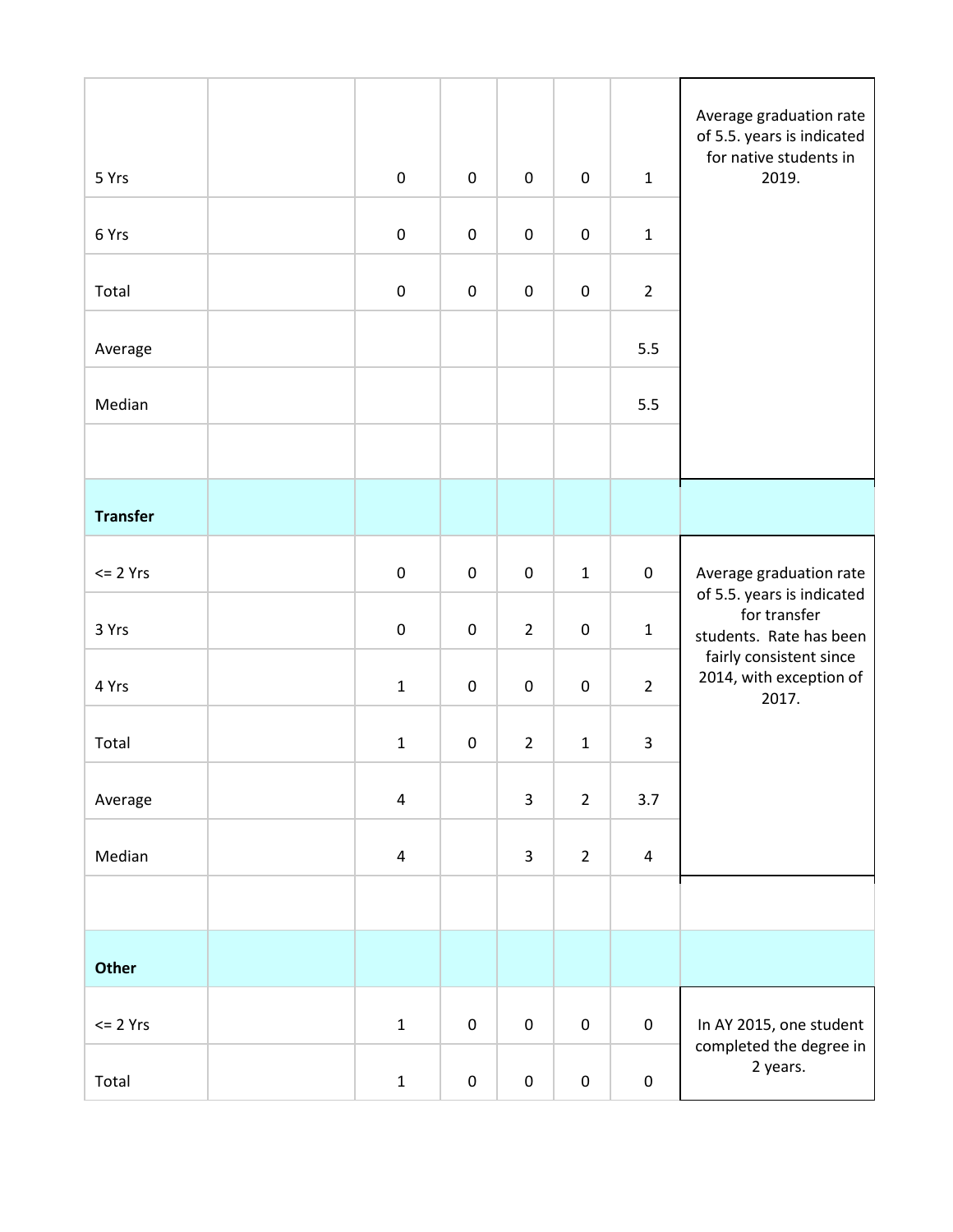| Average | 0.5 |  |  |
|---------|-----|--|--|
| Median  | 0.5 |  |  |
|         |     |  |  |

**Narrative Summary**: The Office of Institutional Research University Profile Report of Fall 2020 classifies the BA in Art Education under the category of "Growing UG Programs," which is in concurrence with the Enrollment Data above that shows an increase from 16 students in Fall 2015 to 28 students in Fall 2019. Student enrollment has nearly doubled within the past five years. This growth encompasses both full and part time students. The general trend shows an incline of enrollment from 2015 to 2019, with the exception of a decline in 2018. It is difficult to identify a specific reason for this one-year decline as it does not appear to be part of a gradual trend, nor is it notably aligned with any sudden change in requirements. However, it is worth considering that the onset of Praxis Core (Reading, Writing, and Math) testing by the NJDOE has deterred or prevented students from entering the field of education. As for concerns of race and ethnicity, enrollment in black students has decreased while other ethnicities have shown an increase. Regarding the number of years to graduation, native students and transfer students, taken together, average at 4.6 years, somewhat beyond the desired goal of 4 years. This may be partly due to the requirement of the Praxis Core, which has caused some students to extend their time in the program in order to retake the test until passing scores are achieved and fieldwork can commence. The recent curricular revisions, which decreased Art Education Program credits from 130 to 120, is expected to improve this graduation rate.

It should also be noted that the Art Education Program supports five additional programs within the University. Many College of Education students within the following three teaching certification programs take the required "Content Area" (30 credits) in Fine Arts. These students are advised by the Art Education Coordinator. These programs include the [BA in Early Childhood Education with TSD Endorsement \(P-3\),](https://www.kean.edu/media/22105-cs-ba-early-childhood-education-tsd-p-3-fa19) the [BA](https://www.kean.edu/media/24116-cs-ba-elementary-education-bilingual-education-k-6-fa19-72319)  [in Elementary Education/Bilingual \(K-6\),](https://www.kean.edu/media/24116-cs-ba-elementary-education-bilingual-education-k-6-fa19-72319) and the BA in [Elementary Education with TSD Endorsement \(K-6\).](https://www.kean.edu/media/24118-cs-ba-elementary-education-tsd-k-6-fa19-72519) It should also be noted that the Art Education Coordinator teaches the Fine Arts Conservatory capstone course,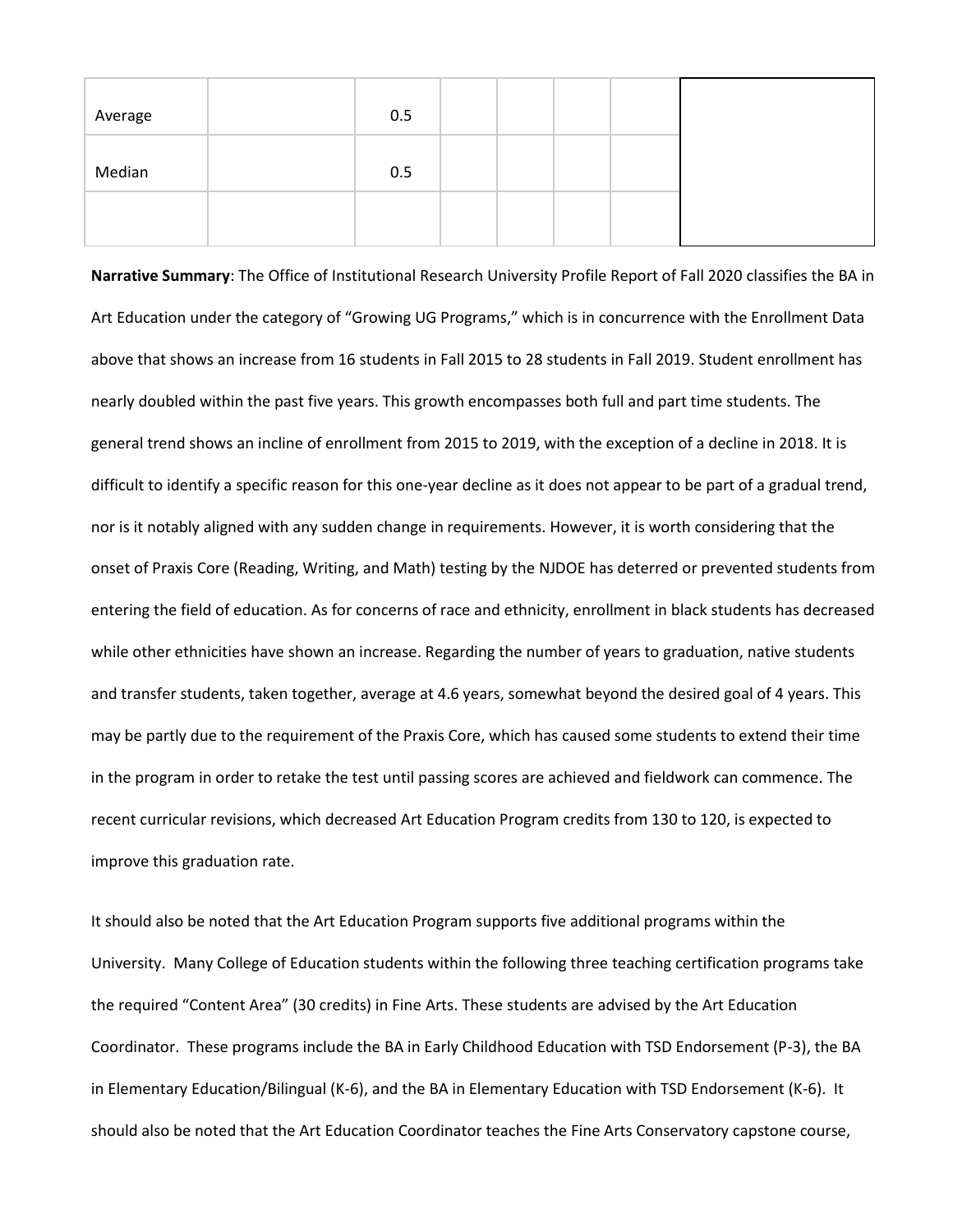FA4800 Meaning and Making in the Visual Arts, required for art education students and all majors in the Fine Arts BA and BFA Programs.

#### **Additional Notes:**

One resident faculty (Program Coordinator) serves in the program.

One adjunct faculty (Field Supervisor) serves in the program.

Courses are all held at the Union Campus.

Four core courses require papers of seven pages or longer (FA3900, FA3901, FA4991, FA4600).

### **6. Discussion of Trends**

**Enrollment:** As noted in the previous section (Statistical Data), the NJOE requirement of Praxis Core testing has likely impacted the number of majors entering the field of education. Enrollment of students entering and/or being retained in the program was categorically higher prior to the inception of this form of standardized testing. Auspiciously, the mathematics portion of the test has been the central point of contention. It has recently been modified to exclude highly specialized questions that were deemed unsuitable to the average student. It is hoped that this modification will enable excellent students to enter the field of education. Nonetheless, it is disheartening to consider the outstandingly gifted students who would have made excellent art teachers but have changed majors and forfeited their passion for teaching due to this testing mandate. It is also regretful that a more informed test was not created at the outset and that it has taken several years to initiate this modification.

**Faculty:** The Art Education Program signifies a vital and research-informed curriculum that has a strong philosophical identity rooted in developmental psychology as it shapes holistic forms of learning in and through the visual arts. It is categorically informed by current research. The program has one resident faculty who holds an EdD from Columbia University, is an active studio artist, researcher, author, and clinically informed, highly experienced educator.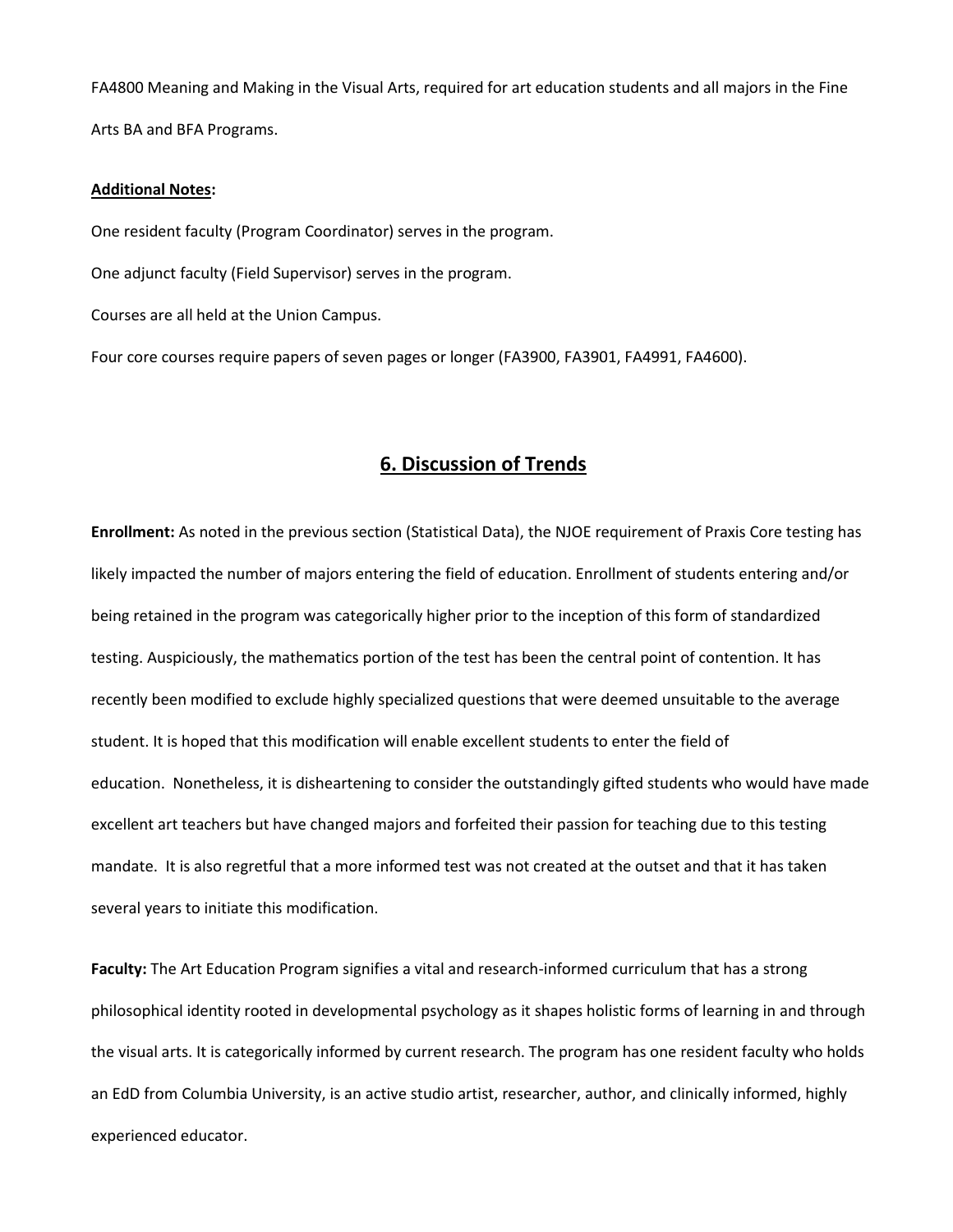**Assessment:** Assessment results indicate that we are clearly meeting our SLOs, achieving "accomplished" ratings in all categories. Nonetheless, we continue to refine our program in the ways previously described under the heading "How Data is Used to Improve Teaching and Learning." To restate, the three areas in which the program continues to develop are through (a) the creation of new courses, (b) providing additional resources, and (c) instituting programmatic and curricular changes. Please see the aforementioned heading for details about each of these areas.

**Graduation Rate:** It is hoped that the previously described curricular revisions in which the 130 credit Program has been revised to a 120 credit Program, in addition to the streamlined course offerings, will enrich learning while providing a more fluid trajectory towards a four-year program degree completion. However, it should be clearly noted that the above initiatives must be supported by additional revisions at the university level to engender higher numbers of incoming students and enable more expedient paths to graduation. Pointedly, these revisions must address (a) course cancellations, (b) greater numbers of full-time faculty. As for enrollment, the above**-**stated concerns have a direct bearing on recruitment as graduates are a substantive source of advocacy and inevitably relay their experiences at Kean University to potential incoming students.

### **7. Faculty**

#### **Resident Faculty:**

Dr. Joseph Amorino - BA Art Education Program Coordinator, MA in Fine Arts Program Coordinator: One resident faculty serves as sole instructor for the following courses at the undergraduate (2000/3000/4000) and graduate (5000) levels:

FA2900- Field Experiences in Multicultural Art Ed Settings

FA3900- Art Education I: The Child

FA3901- Art Education II: The Adolescent

FA3920- Art and Special Needs in Education

FA4800- Meaning and Making in the Visual Arts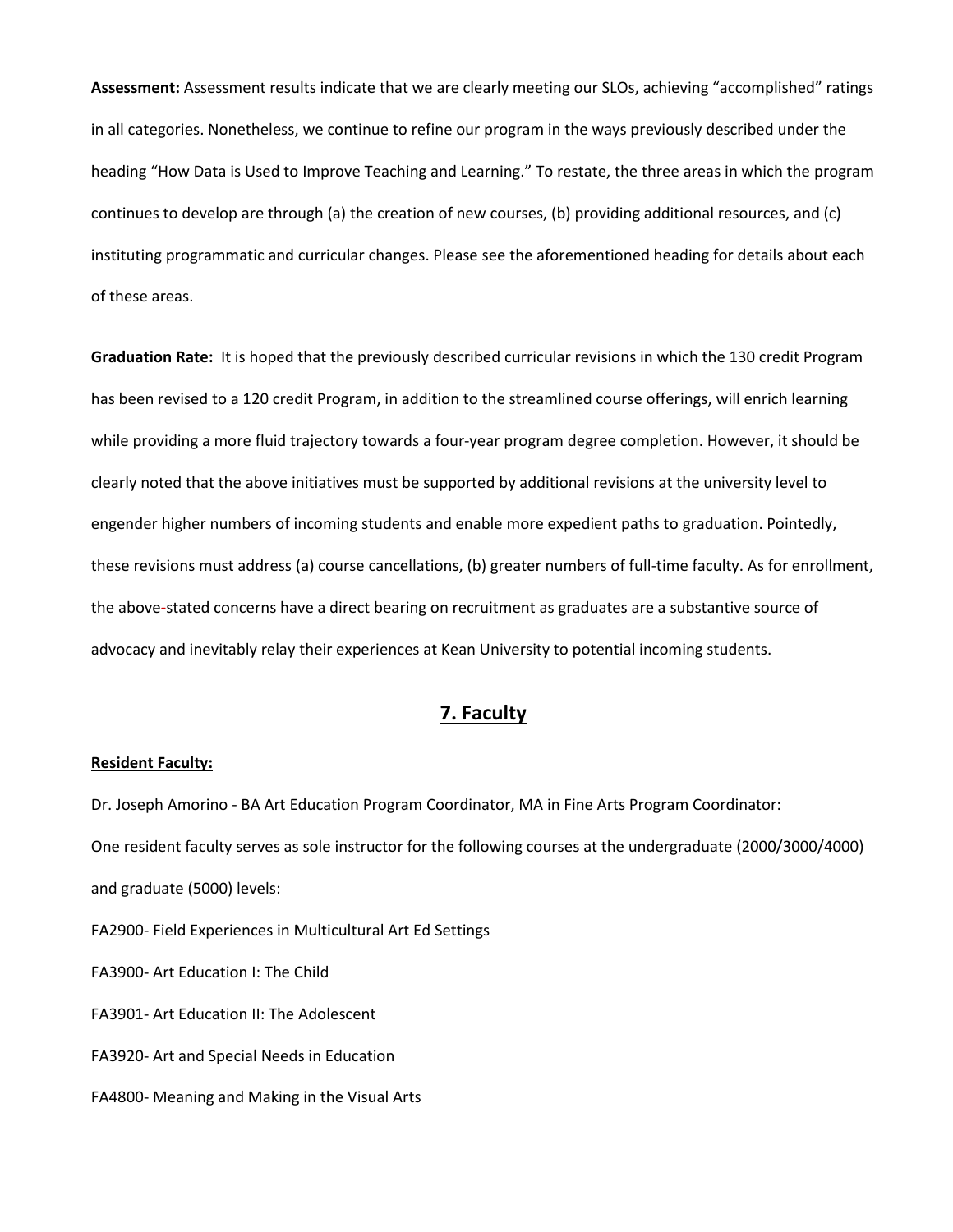FA4600- Field Projects in Curriculum, Instruction, and Assessment FA5015- Graduate Study in Art Ed 1: The Child FA5016- Graduate Study in Art Ed II: The Adolescent FA5018- Art and Autism in Education FA5600- Graduate Field Projects in Curriculum, Instruction, and Assessment FA5904- Field Experiences in Multicultural Art and Art Ed Settings FA5995- Thesis 1 in Art Education

FA5006- Thesis II in Art Education

#### **Adjunct Faculty:**

Professor Barbara Calvo- One adjunct supervisor teaching the following field courses:

- FA3902- Clinical Practice in Art Education I: Elementary
- FA3903- Clinical Practice in Art Education II: Secondary
- FA4990- Clinical Practice in Art Education III: Professional Internship
- FA5902- Clinical Practice in Graduate Art Education I: Elementary
- FA5903- Clinical Practice in Graduate Art Education II: Secondary
- FA5991- Clinical Practice in Graduate Art Education III: Professional Internship

To view CVs of faculty, click the following links:

[Resident Faculty in Art Education](https://drive.google.com/file/d/1fGrEYBIsUYyL52GMxdxGX4UYLKeacin-/view?usp=sharing)

Less than [Ten Years in Art Education](https://drive.google.com/file/d/1xAUZ5ICogC5-QH036T99XvrILASpqNM1/view?usp=sharing)

[Resident Faculty in Fine Arts Conservatory](https://drive.google.com/drive/folders/1iyFAFz_7-0WLzLo4ux6Y41rGLFZb8UUb?usp=sharing)

[Longer than Ten Years in Fine Arts Conservatory](https://drive.google.com/drive/folders/1uM1TtuOyNtYNqqtDHZhvmE9gXBxZB1p9?usp=sharing)

### **8. Students**

As previously noted, it should be considered that students in some majors apart from the Art Education Program are not accounted for in data provided by Institutional Research, although they are extensively served by the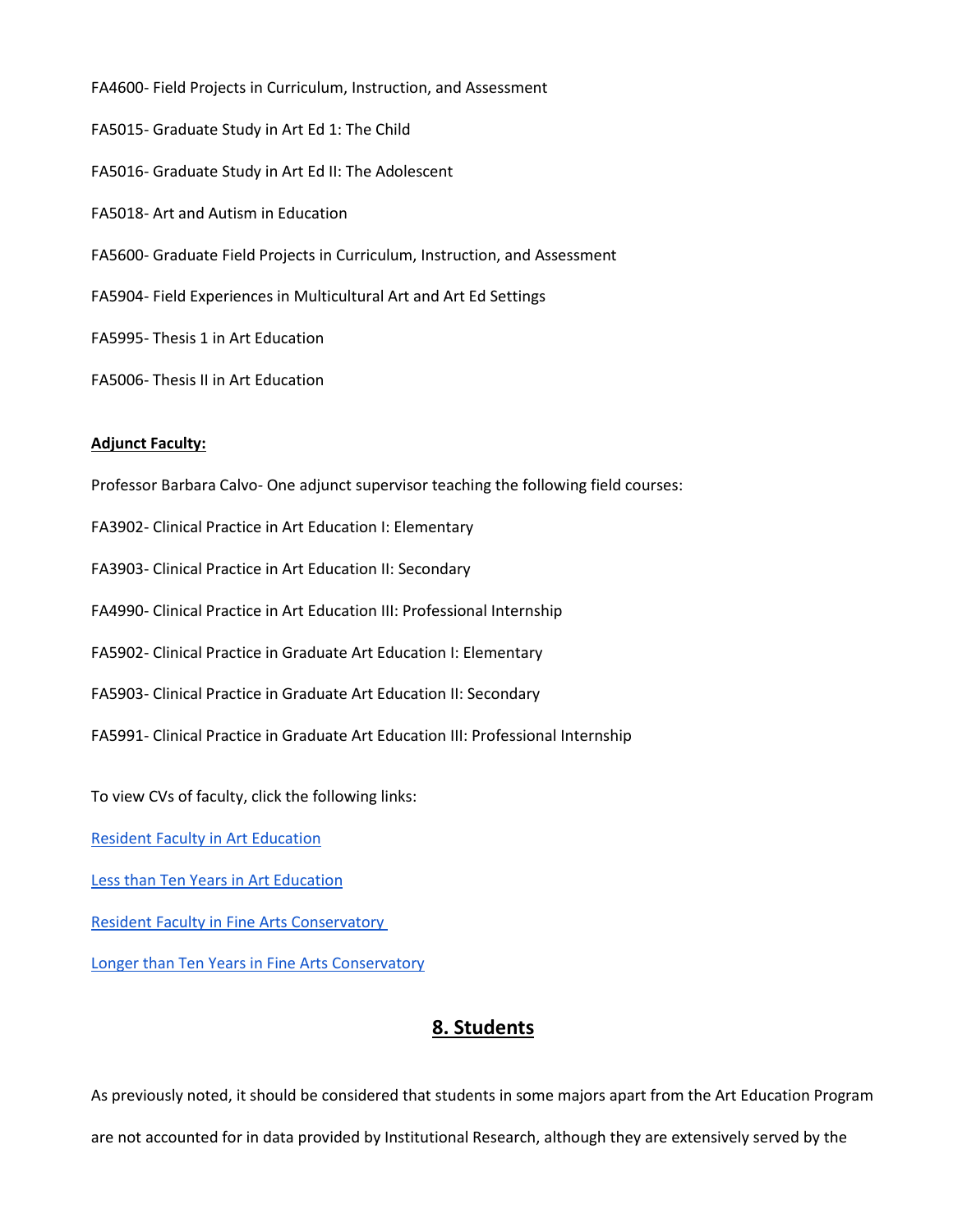program. This substantively includes education majors who hold art as their content area. As for the art education majors reflecting the diversity of the student body, a comparative summary is as follows:

**Gender**: 37.9% of university students are male as compared with 17% in the program in Fall 2019 (showing an increase from 21% in 2015). 62.1% of university students are female as compared with 82% on the program level in Fall 2018 (showing an increase from 75% in Fall 2015). The program under-represents the male population of the university and over-represents the university's female population. However, university wide enrollment trends indicate 5,340 male and 8,969 female students in Fall 2019 (closely aligned with the 5,119 males and 8,913 females indicated in Fall 2015). Hence, to some degree, the program suggests a reflection of the wide differential between male and female enrollment within the university.

**Ethnicity:** 17.5% of the university's students are black as compared to only 3.57% enrolled in the program as of Fall 2019 (showing an increase from 0% Fall 2015, but a decrease from 12% in Fall of 2016). 20.1% of the 17.5% of the university's students are black as compared to only 3.57% that are in the program as of Fall 2019 (showing an increase from 0% Fall 2015, but a decrease from 12% in Fall of 2016). Asian student enrollment shows an increase from 0 to 4 between F15 and F19. 26.7% of university students are Hispanic as compared with 28.57% in the program (showing an increase from 25% in Fall 2015). 27.6% of university students are white as compared to 53.5% in the program (showing an increase from 50% in Fall 2015). In summary, black student enrollment is least reflective of the diversity of students shown at the broader university level. Hispanic students in the program are closely representative of those identified at the university level.

#### **Additional Data Gathered:**

SIRIIs results are distributed to all faculty for gaining insights about their instruction through student evaluations. Data is reviewed for the potential re-contracting and/or hiring of faculty. SIRII Reports continued to be very strong over the past five years, averaging at 4.58.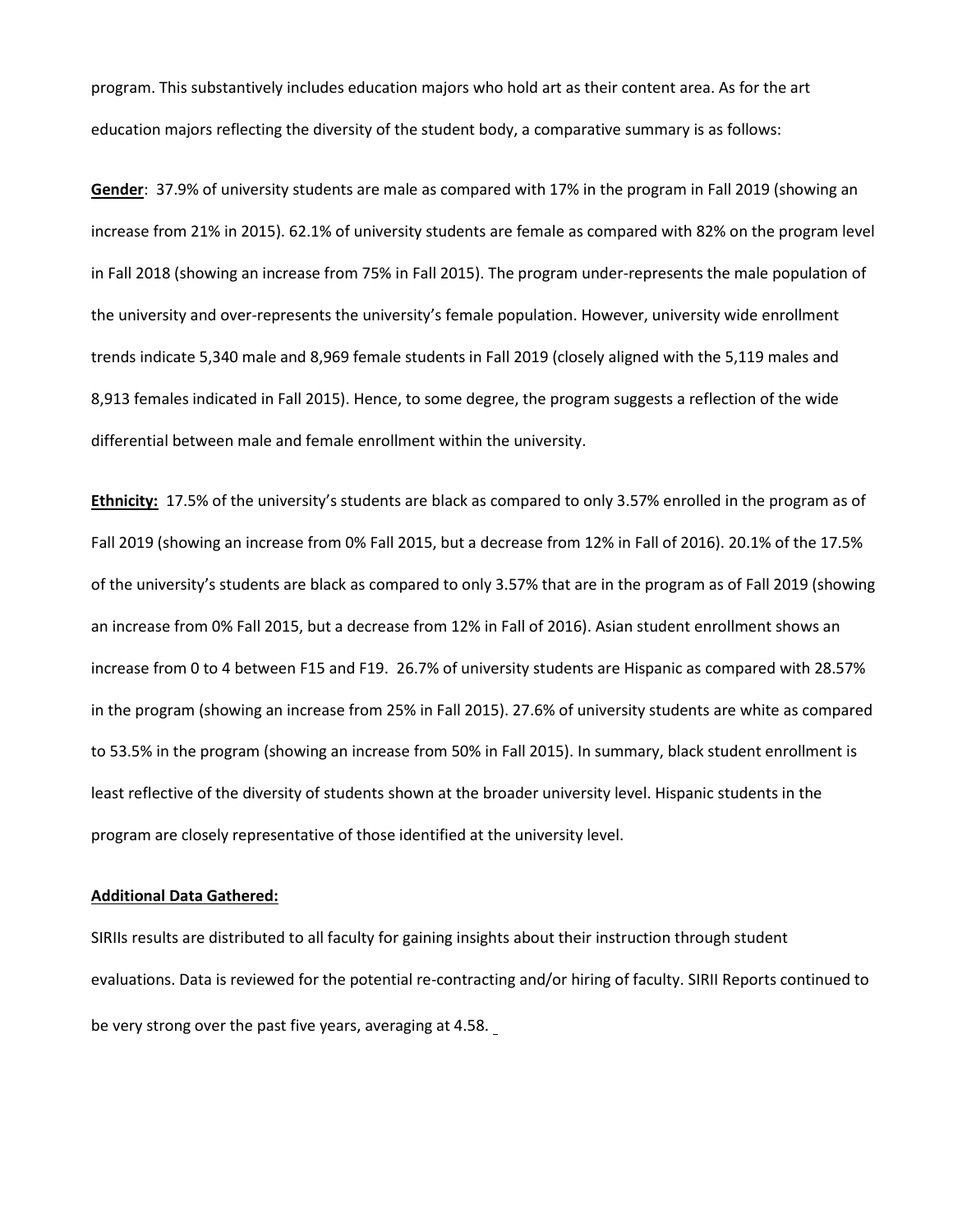### **9. Degree Criteria and Requirements**

**Guide Sheet:** Students must follow the detailed Art Education Program Guide Sheet which lists all requirements of the major. Close advising is consistently provided. Certain key methods courses are entered through petition only, to ensure the student's readiness for their content. Pre-professional fieldwork can commence with permission only after successful Praxis Core Scores are submitted. Internship can commence with permission only after successful Praxis: Art Content scores are submitted. To view the Art Education Program Guide Sheet, click link: Guide [Sheet: Art Education Program](https://drive.google.com/file/d/1B5YMdJ2gIZETjDiSrFATw7CDt99PbmyP/view?usp=sharing)

**Breakout of Course Distribution**: The 120 credit Art Education Program meets and significantly surpasses New Jersey State Department of Education requirements regarding the acquisition of K-12 Art Teaching Certification. To view certification requirements, click link: [NJDOE Art Certification Requirements.](https://drive.google.com/file/d/1Q0vq5mD9PQeGY791dJ20kP8DusfvkeLm/view?usp=sharing) The program requires 41 credits in General Education, 9 credits in Art History, Psychology and the methods course, FA3920 Art and Special Needs in Education, and 39 credits in Fine Arts Studio. These are supported by 28 credits in Professional Education that include two art methods courses, two semesters of Preprofessional Field (one day per week) followed by one semester of full-time Clinical Internship. In order to meet NJDOE requirements for certification, each student's completed curriculum must demonstrate at least 12 art content credits on the advanced (3000 level) and at least one course in each of the following: drawing, painting, and sculpture or ceramics. The program is embodied in a 4-Year Plan and includes the methods and related teacher preparation courses noted below. To view the Four Year Plan, click link: [Four Year Plan-Art Education](https://drive.google.com/file/d/1X3ryke1XxZoVdS4J-w1zrdvdRUUEVZSJ/view?usp=sharing)

FA2900 Multicultural Field Experiences in Art Education Settings FA3900 Art Education I: The Child FA3901 Art Education II: The Adolescent FA3902 Clinical Practice in Art Ed I: Elementary FA3903 Clinical Practice in Art Ed II: Secondary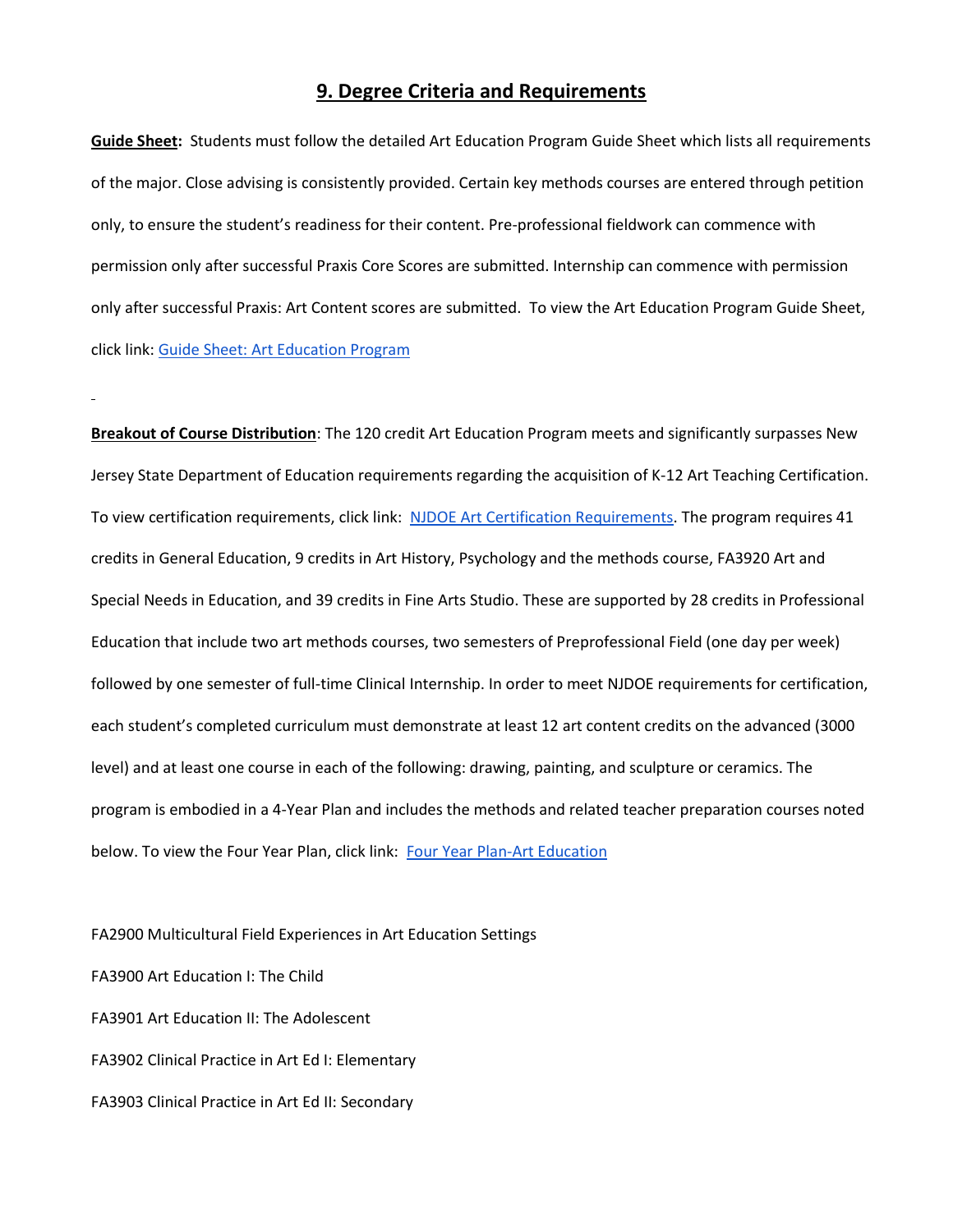FA 3920 Art and Special Needs in Education (or ID2955 Disabled Persons in American Society) PSY2100 Child Psychology (or PSY 2110 Psychology of Adolescents) EMSE3903 English Language Learners in American Schools EDUC3401 LA/Reading in K-12 Subject Area Teaching FA4990 Internship in Art Education FA4600 Field Projects in Curriculum, Instruction and Assessment

#### **Admission Requirements:**

Apart from the general requirements for admission into Kean University, the Art Education Program has formulated an additional set of requirements (some presented as artifacts) for admission to the program. These requirements and a rationale for each are as follows:

- A scheduled interview with the Program Coordinator. This interview demonstrates applicant's dialogic and communicative skills and identifies his or her goals upon entering the program.
- An achieved cumulative GPA of 3.00 or above in previous years of study at secondary school or university level. This artifact provides information about the level and consistency of the applicant's academic performance.
- Demonstrated proficiency in academic writing via submission of a written paper. This artifact provides information about the applicant's writing skills as he/she applies to this reading and writing intensive program.
- A developing studio portfolio. This artifact demonstrates the applicant's level of technical, formalistic, and conceptual skills and understandings about art and art making.
- The Praxis Core Academic Skills for Educators Test, as required by the NJDOE, may be taken before or after admission to the program as an "intended major." The test must be successfully completed before "fully admitted" status can be granted or engagement in fieldwork can commence. Permitting the student to take the test after being admitted as an "intended major" allows time for proper study and preparation under the guidance of the program. Allowing students to begin taking the chronological sequence of methods courses prior to submitting passing scores, enables them to remain on a four-year trajectory for program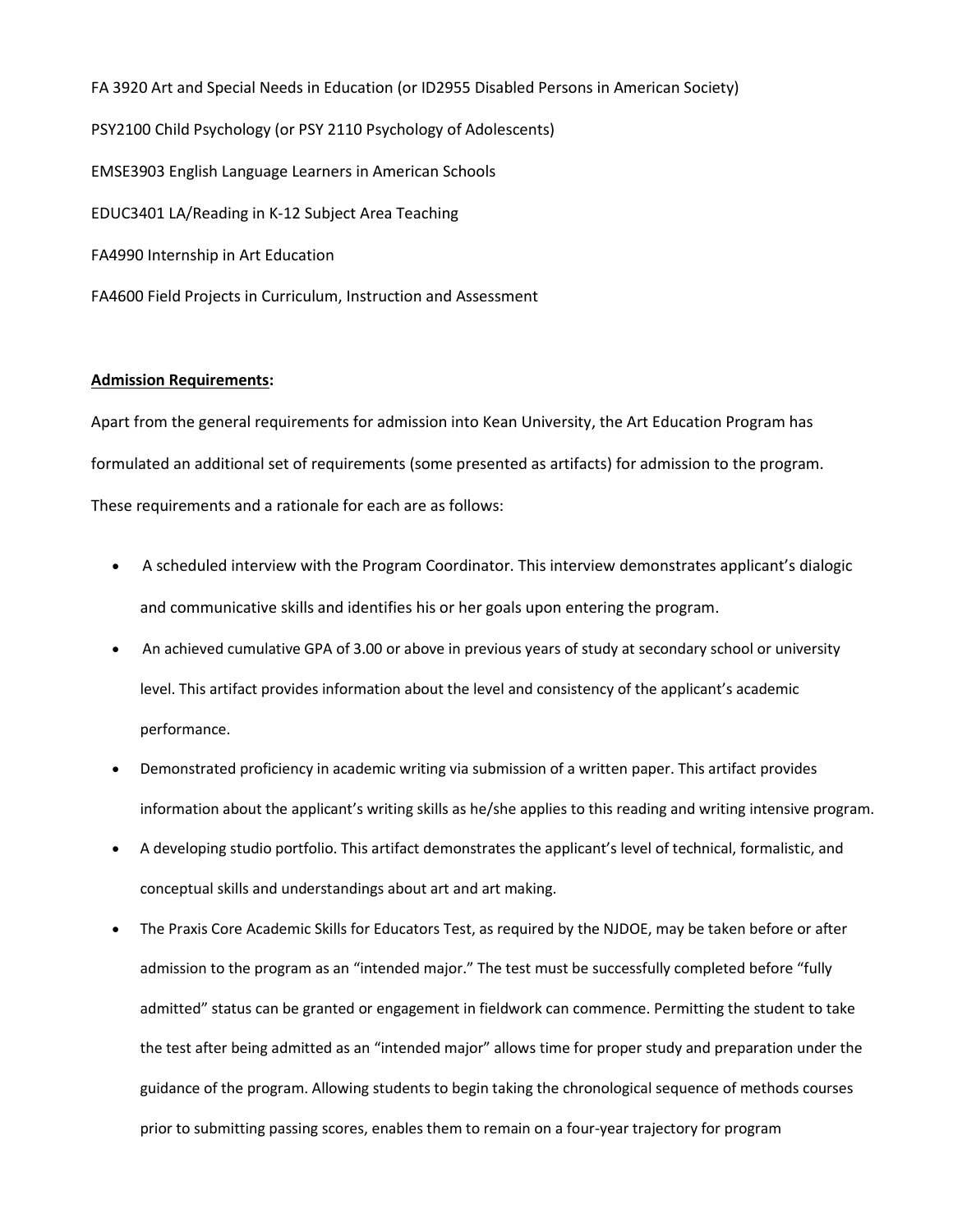completion. Students may repeat the test as often as desired to obtain qualifying scores. Students who fail to achieve qualifying scores may select an alternate major, such as the BA in Art Studio, and apply methods coursework toward required electives.

# **10. Adherence to Kean University's Semester Credit Hour Policy**

All courses meet credit requirements as set by Kean University as follows:

**Methods Courses:** 3 credit Methods Courses (450 minutes per week requirement). Class time 165 minutes, outside work totals a minimum of 6 hours making the total 525 minutes. Per week.

**AH Courses:** 3 credit Art History Courses (450 minutes per week requirement). Class time 165 minutes, outside work totals a minimum of 5 hours making the total 465 minutes per week.

**Studio Courses:** 3 credit Art Studio courses (450 minutes per week requirement). Class time 345 minutes, outside work totals a minimum of 2 hours making the total 465 minutes per week

**Field Courses:** Clinical I and II (Pre-professional Field) each carry 1 credit and meet six hours weekly at a designated K-12 field site. An additional 10 hours are required attending to after-school activities at the school site, bringing the total number of field hours to 100 per semester. An additional 6 hours or weekly outside assignments are required for Clinical I and II. Clinical III (Professional Internship) carries 10 credits and meets six hours daily for one full semester at a designated field site. An additional 8-10 hours of weekly outside assignments are required for Clinical III.

All of the above course and fieldwork is moderated by faculty members, field supervisors, and/or cooperating teachers at school sites.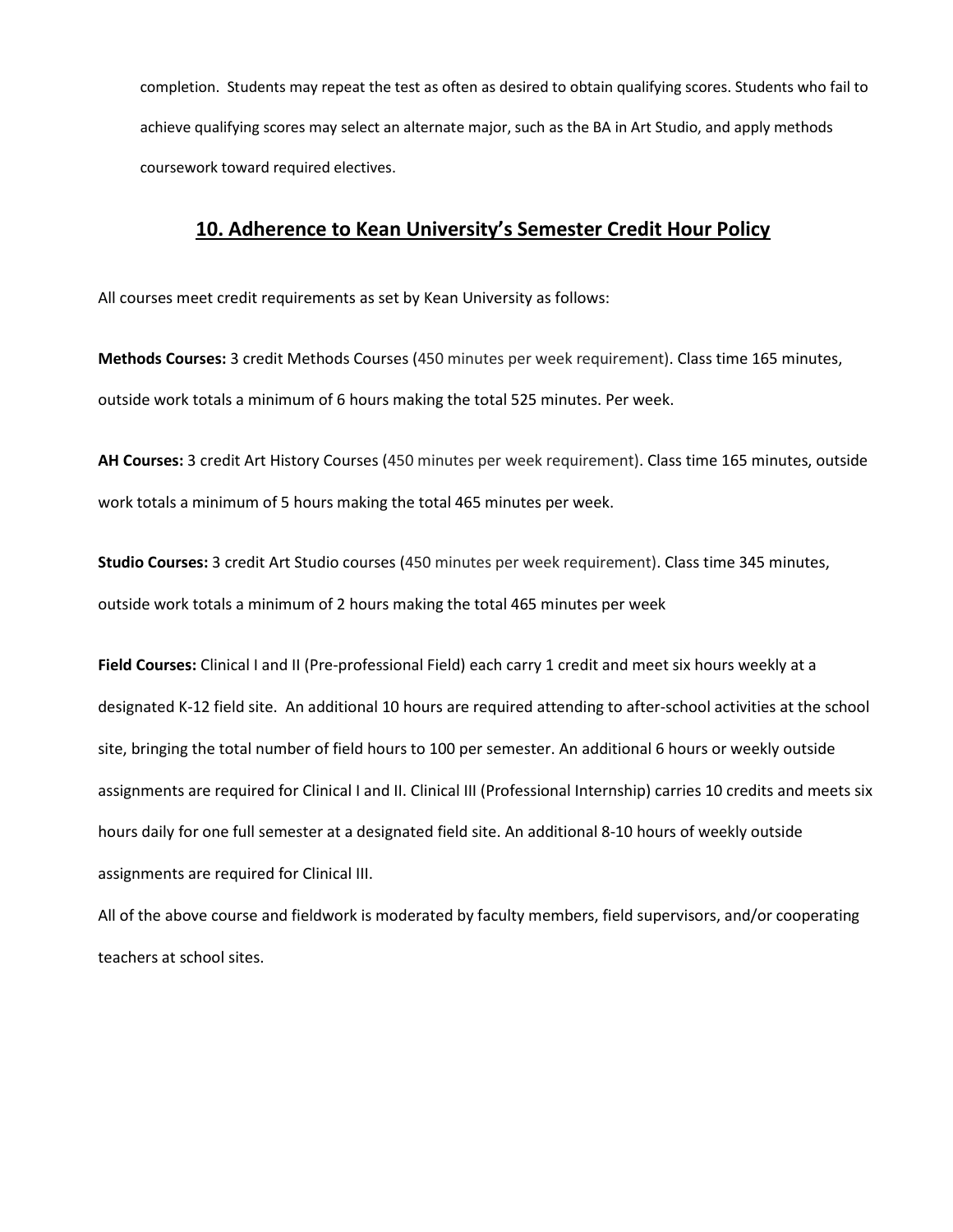Our 1 credit courses are independent study based, so adherence to these guidelines is not required. Additionally, our studio time requirements also align with the recommendations of our accrediting body (NASAD).

### **11. Nontraditional Course Delivery/Weekend College**

The Art Education Program has not previously taught online courses, as in-person delivery is more desirable for several reasons. However, the program transformed its on-site courses into online modalities taught via Blackboard in Spring of 2020 in response to the nationwide pandemic. The courses were successfully taught online beginning at mid-semester, using synchronous methods. The program has subsequently prepared Blackboard versions of all courses scheduled for Fall 2020 so they can be accessed if the need arises. It is expected that certain courses such as FA3910 and FA2900 will be presented as "hybrid courses" in any case. Under the guidance of their K-12 cooperating teachers, students in field courses (FA3902 and FA3903) were able to observe and instruct in K-12 settings via remote methods in Spring of 2020. It is expected that these students will resume in-person (or possibly) hybrid approaches to continued fieldwork in Fall of 2020, depending upon statewide and district mandates. Assessments on all courses above will be conducted via assignments in areas of (a) studio art, (b) written papers, (c) extensive projects, (d) journals, and (e) teaching performance at field sites.

### **12. Accrediting Organizations**

The Art Education Program is accredited by the following organizations: NASAD - The National Association of Schools of Art and Design MSCHE - The Middle States Commission on Higher Education CAEP - The Council for the Accreditation of Educator Preparation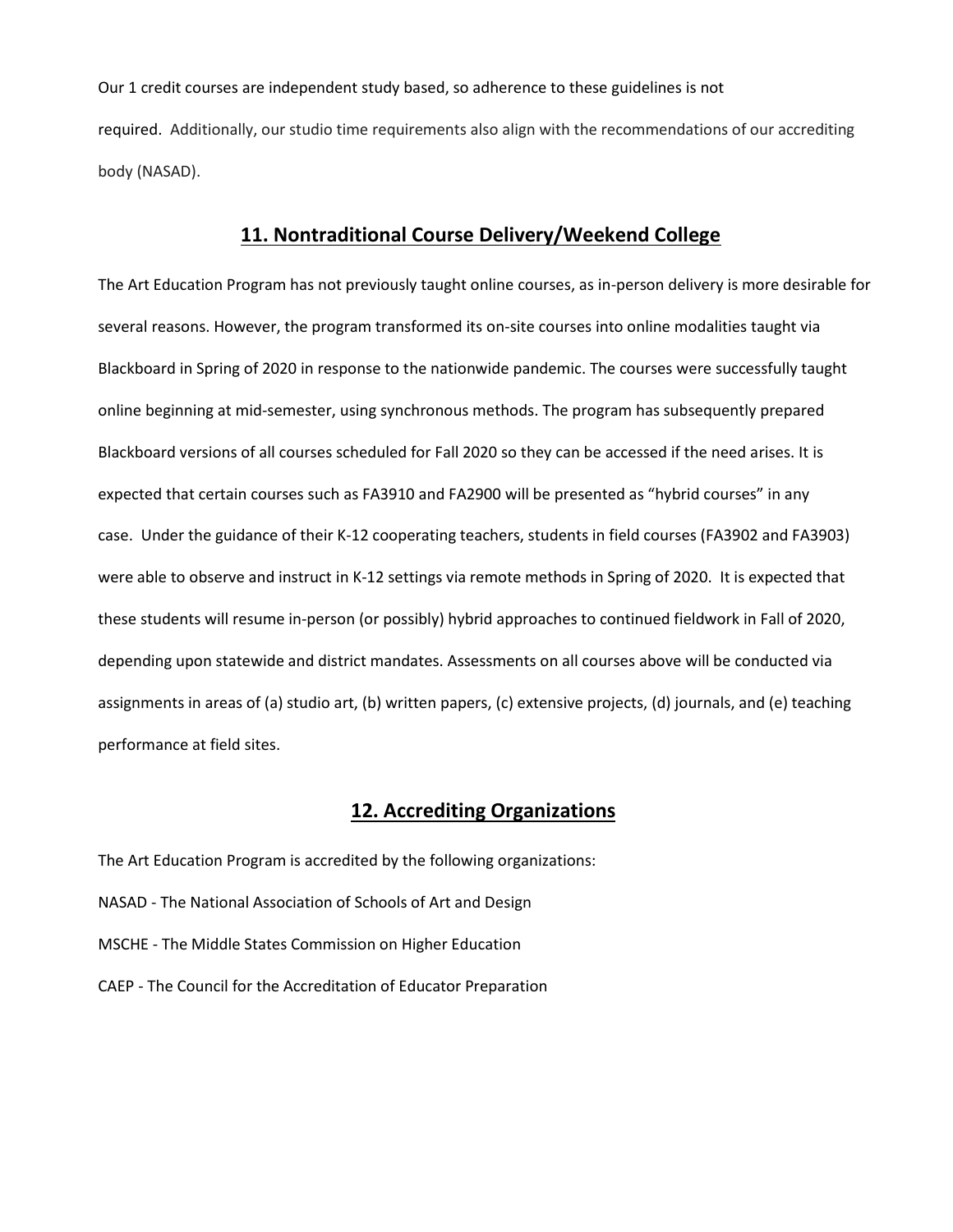### **13. Summary and Recommendations**

#### **Summary**:

The Art Education Program's mission and goals support that of the university and the three accrediting organizations noted in item #12. The program continues to meet and exceed all expectations in both instruction and student outcomes. The program works closely within three colleges at Kean University: The College of Education, The College of Liberal Arts (The Fine Arts Conservatory), and The Nathan Weiss Graduate College. Notably, The Art Education Program is very closely interwoven with the Fine Arts Conservatory, where our students take all its content courses (nearly two-thirds of their major) and share all studios and facilities in the Vaughn Eames building. Majors in the program and conservatory are also served by the same faculty and take the same fine arts and art history courses. It should be noted that the fine arts conservatory has been seriously diminished (there were 16 full time faculty in 2006 and now there are three). There is a very serious paucity of full time faculty in the Fine Arts Conservatory that directly impacts the Art Education Program and its students.

The program is consistently evolving in ways described throughout this report. To summarize:

- Our course syllabi are revised every three years.
- New courses are consistently introduced.
- **·** The program has been creatively changed from a 130 to 120 credit curriculum, while enhancing the educational experience of its students. Specifically, this change provides a deepened discipline-based focus, enables a more fluid movement through the program, meets changing NJDOE mandates, and improves graduation rates.
- · Tutoring sessions are provided after class meetings in preparation for the edTPA.
- The program continues to perform cross-curricular projects with STEM, the Human Rights Institute, and NJ Public Schools.
- Art education majors partake in student exhibitions at campus galleries.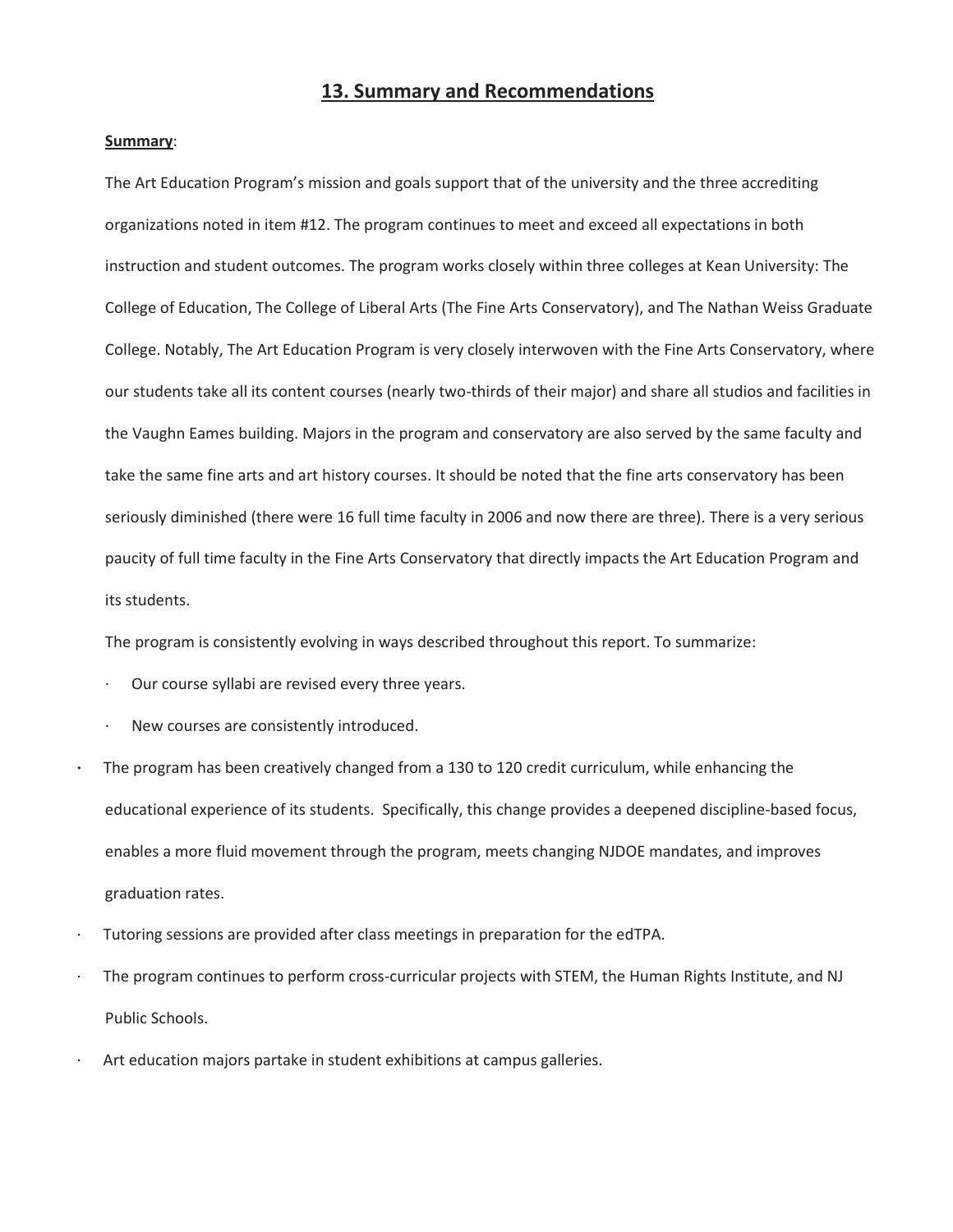· Art education majors participate in the annual Emerging Artists Exhibit (statewide exhibit sponsored by the AANJ and featuring artwork from secondary school students) and the AENJ Member Exhibition (exhibition featuring the work of art teachers throughout New Jersey. Both events are hosted at Kean's Howe Gallery.

### **14. Additional Resources Requested**

The degree to which the Art Education Program is intrinsically linked with the Fine Arts Conservatory cannot be overemphasized, and thereby bears further clarification. As noted earlier, art education students take at least 45 credits of FA studio and AH courses, apart from the FA methods courses and fieldwork. Hence, the conditions under which the Fine Arts Conservatory functions and its urgent needs are directly related to those of the Art Education Program. Within the past five years, major restructuring of the Fine Arts Conservatory was administratively mandated. These changes have adversely affected areas of staffing, course offerings, and facilities of the Fine Arts Conservatory, and hence the Art Education Program.

The Fine Arts Conservatory's faculty was reduced by 50% despite the fact that enrollment has increased from 107 to 150 students. Consequently, 83% of the Conservatory's courses are taught by adjuncts. This condition has left highly specialized studios without dedicated faculty management. It has also negatively impacted instructional cohesion, philosophical unity, and basic tenets of educational practice that identify the need for a solidified understructure to properly support an academic program. All of these factors impact the educational experiences of the art education students.

The Fine Arts Conservatory (and hence, the Art Education Program) has also lost a significant amount of space in Vaughn Eames during this 5 year period, all of which was allocated to Industrial Design. This includes the loss of VE 104, a formally well equipped and now dismantled sculpture studio, which resulted in the removal of a vital sculpture concentration (a traditional cornerstone of a university fine arts/art education program). The Conservatory has also lost studios VE 111, VE 112, VE 113 to incoming courses from Industrial Design. Further, the Conservatory has also been sharing VE 115, the woodshop with Industrial